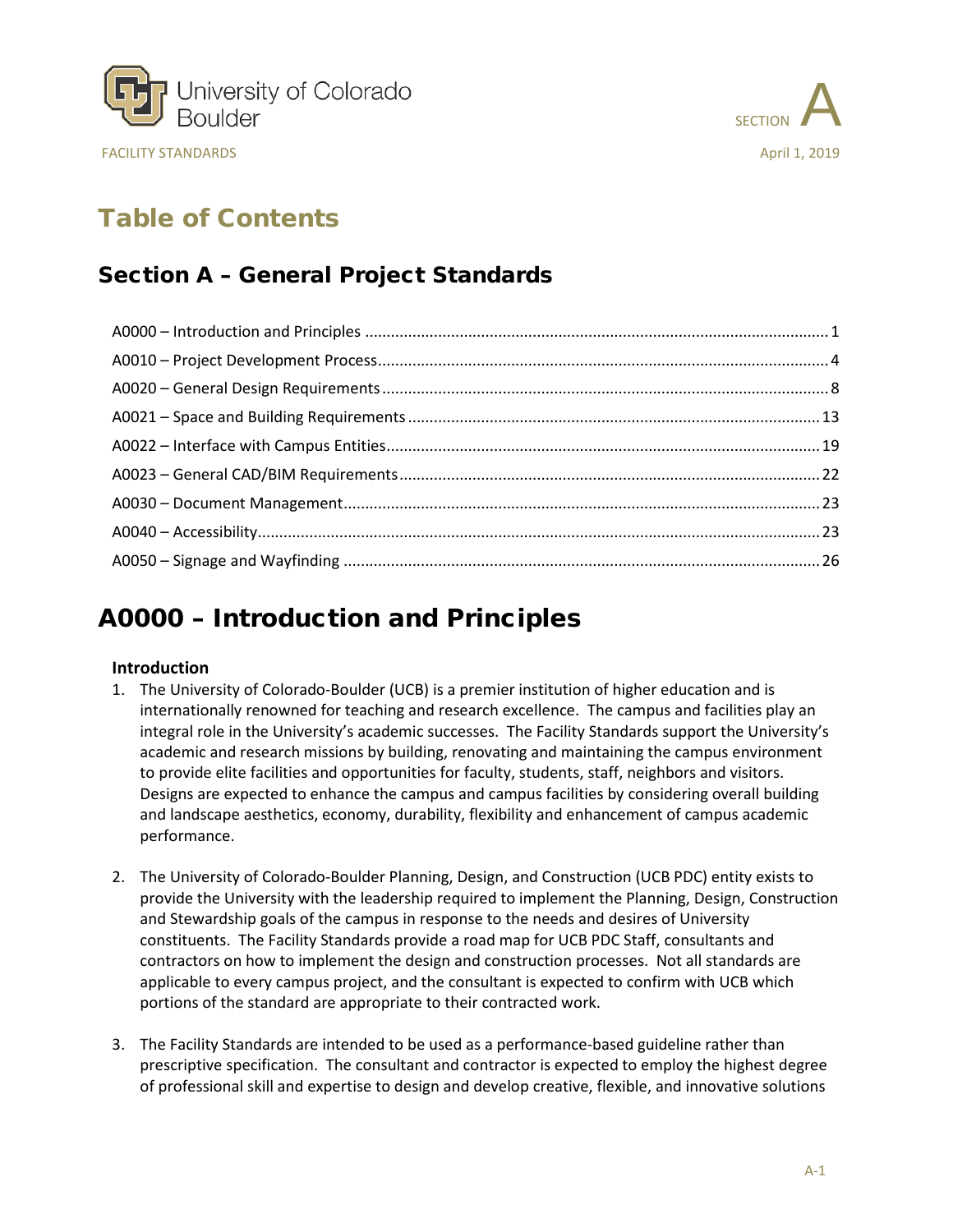



that successfully exemplify the performance goals of the Facility Standards. UCB encourages design and engineering excellence for their facilities to support the UCB's reputation as a leader in promoting state-of-the-art design and engineering solutions. Additional information can be found in **Facility Standard A0020**.

- 4. Proposed solutions are expected to meet the Facility Standards at a minimum, but consultants are encouraged to present solutions that may exceed the minimum requirements, in effort create the best value for the project. For any size project, analyze proposed solutions by performing a valuebased decision-making methodology in conjunction with UCB to evaluate and make design decisions that produce the maximum advantages for the best value. Tasks expected to be performed during the value-based decision-making process include, but are not limited to the following:
	- a. Function analysis
	- b. Cost modeling and analysis
	- c. Project modeling (quality, square footage, risk)
	- d. Life-cycle costing
	- e. Creative brainstorming techniques to expand alternative ideas and concepts.
	- f. Structured evaluation methods using benefit/cost comparisons.
- 5. The consultant is expected to create economical, sustainable, easily maintained and efficiently operating facilities. The Facility Standards document the UCB PDC culture of Stewardship, Sustainability and a Life-Cycle understanding of Facility Planning, Design, Construction and Maintenance. UCB facilities are expected to showcase the campus as a leader in innovation in the practice of sustainable building practices by designing facilities that conserve both natural and campus resources. Campus facilities are expected to maintain viability over an extended period of time without significant burden or impact to the UCB campus and broader community.
- 6. The Facility Standards also summarize information that is unique to UCB facilities, infrastructure, and campus landscape. UCB has constructed many campus projects and has years of experience in operating and maintaining campus buildings long after the original construction has been completed. This experience has been documented and provides the elemental base for the requirements and concepts are covered in the Facility Standards. Prescriptive and/or proprietary requirements identified in the Facility Standards are indicated where deemed necessary to provide for consistency in material, aesthetics, systems and operations. Where the Facility Standards does not identify a standard for a particular system or building component, the consultant and/or contractor is expected to implement industry standards and best practices while maintaining code compliance.
- 7. Every project will have particular requirements that need to be addressed to provide a fully integrated design within the existing campus context. A fully integrated design will consider the impacts of construction, operations and maintenance to the long-term success of the campus facility. Designs are expected to be contextual that are appropriate for the use of the campus and maintain, respect, and complement the project's location and architectural heritage on campus.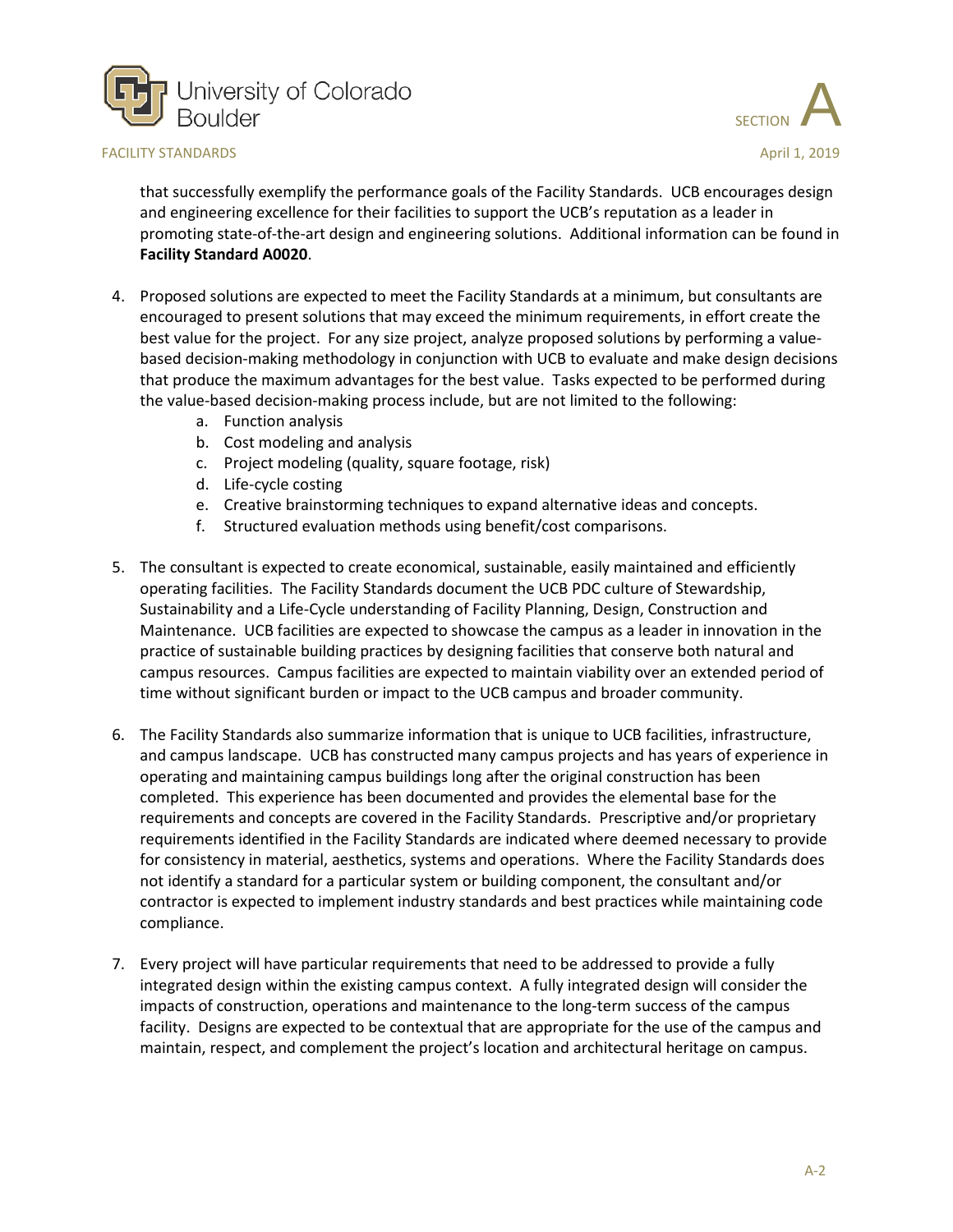



#### **Use of the Facility Standards**

- 1. For each project, UCB will assign a Project Manager. All project documentation and coordination efforts of the consultant or contractor will be channeled through the designated UCB Project Manager (PM). In many of the Facility Standards, the consultant is instructed to obtain approval from the UCB Campus Architect, UCB Mechanical Engineer, UCB Electrical Engineer, UCB Civil Engineer or other appropriate UCB entities. It is required that all processes for approval or otherwise be channeled through the UCB Project Manager.
- 2. Refer questions and comments regarding the content and use of the Facility Standards to the UCB Project Manager. If the consultant wishes to deviate from information provided within the Facility Standards, deviations must be coordinated through the appropriate UCB Architectural, Engineering, or Facilities Management entity. The consultant may submit a formal request to the UCB Project Manager, and the UCB Project Manager will assist the consultant with the approval process and issue written direction prior to implementation.
- 3. The information in the Facility Standards does not relieve the consultant or contractor of any professional or contractual responsibility. The consultant will inform the UCB Project Manager if there are discrepancies between the standards and the contractual agreement. If information contained within the Facility Standards conflicts with the agreement between UCB and the consultant or contractor, the terms of the contractual agreement shall govern.
- 4. It is the responsibility of the consultant or contractor to determine code compliance of project. Refer to **Facility Standard A0020** for more code-related information.
- 5. The Facility Standards provide requirements for both design consultants and contractors. The consultants and contractors are responsible for compliance with all sections of the standards and will familiarize themselves with the standards and all appendices prior to design and construction of UCB projects.
- 6. As a long-standing and historic public institution, the campus has many types of systems present on campus. Consultants and contractors are expected to provide a fully integrated design solution in compliance with the Facility Standards in coordination with the existing campus built environment. Special consideration is expected when designing new facilities or systems to seamlessly integrate and coordinate with existing buildings, systems, and infrastructure. Typical industry standards or methods may not always fit within the context of the existing facilities.
- 7. The Facility Standards are not intended to be used as a specification, contract document or in place of contract documents. The consultant or contractor is expected to adopt and incorporate the intent of the Facility Standards into their applicable specifications, drawings, contract documents and project documentation.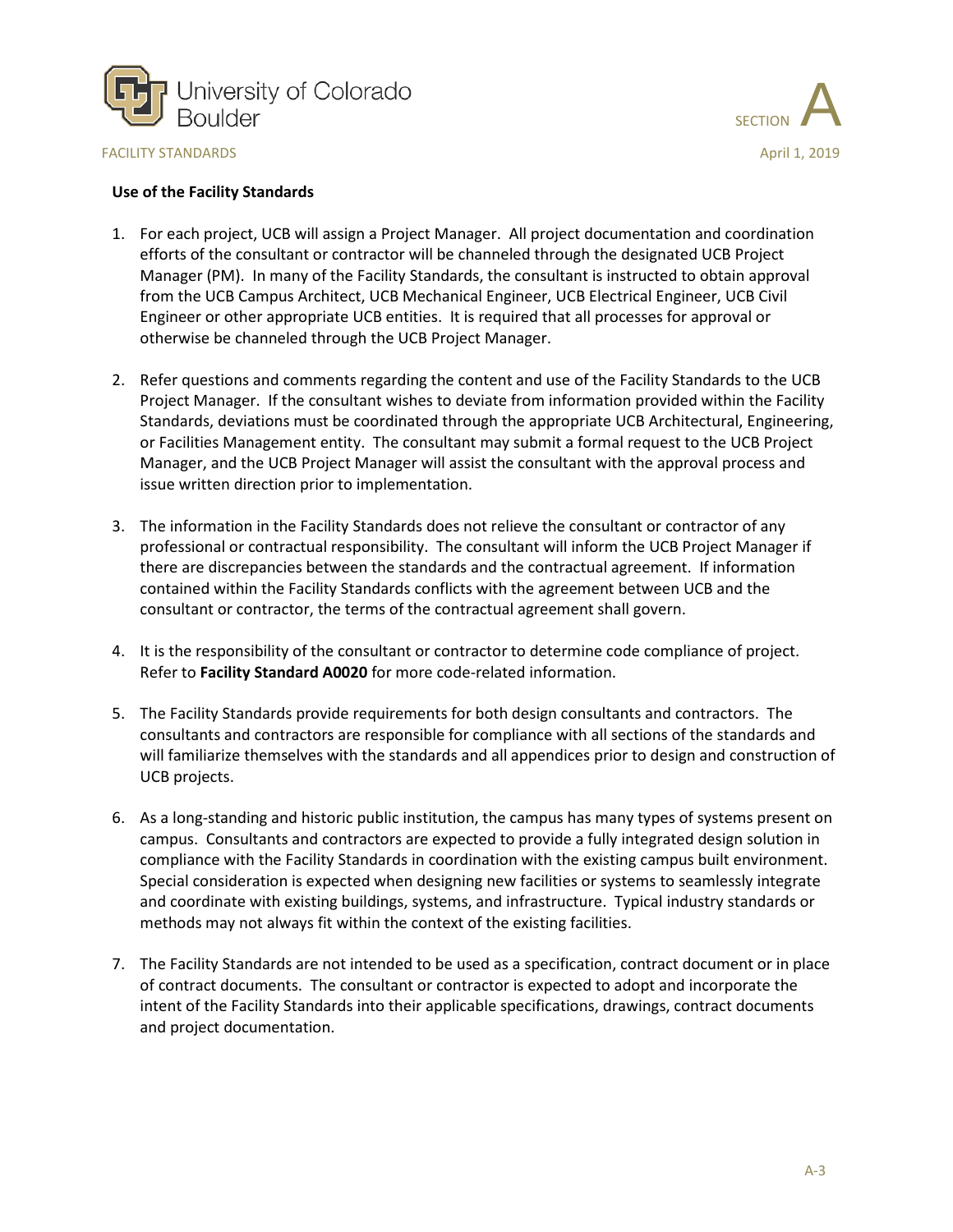



#### **Standard Updates**

- 1. The Facility Standards will be periodically updated based on reviews performed throughout the year by UCB. UCB staff, consultants and contractors are encouraged to provide feedback and recommendations on improving the Facility Standards.
- 2. The consultant and contractor are required to follow the current Facility Standards as publicly posted at the start of the contracted work. In the event the Facility Standards are updated during later design phases and during construction, the UCB Project Manager may require the consultant and/or contractor to incorporate the updated Facility Standards.

# <span id="page-3-0"></span>A0010 – Project Development Process

#### **Introduction**

This section outlines the procedures that are expected of capital construction projects at the University of Colorado-Boulder (UCB).

The overarching goal of this section delineate the working relationship, responsibilities, and operational details between UCB, consultants, and contractors involved in the planning, design, construction and maintenance projects on the campus.

Confirm project development processes with the UCB Project Manager prior to commencing design. Depending on the size and scope of the project, phases and deliverables may be condensed or combined for project efficiency. Not all phases identified in the capital project delivery sequence may be applicable for small project delivery.

## **Relationship with the University**

- 1. UCB Review:
	- a. UCB will provide architectural, engineering and code review throughout the project.
	- b. In the latter part of each project phase, project documentation will be distributed for formal review and comment by appropriate UCB entities.
	- c. Account for a mandatory ten business day review period for all projects for UCB review. Review period starts after documents are submitted and distributed.
	- d. Following UCB review, comments will be distributed to the consultant.
	- e. The consultant will respond to the comments per the project A/E agreement.
		- 1) For more complex projects, an in-person meeting with reviewers to discuss documentation and comments may be required.
		- 2) Confirm an approach with UCB to resolve all comments prior to advancing to the next project development phase.
	- f. Resolve all comments prior to completion of the next development phase.
	- g. Depending on the size and scope of the project, the review process may include the UCB Board of Regents, UCB Design Review Board, or the Colorado Commission for Higher Education.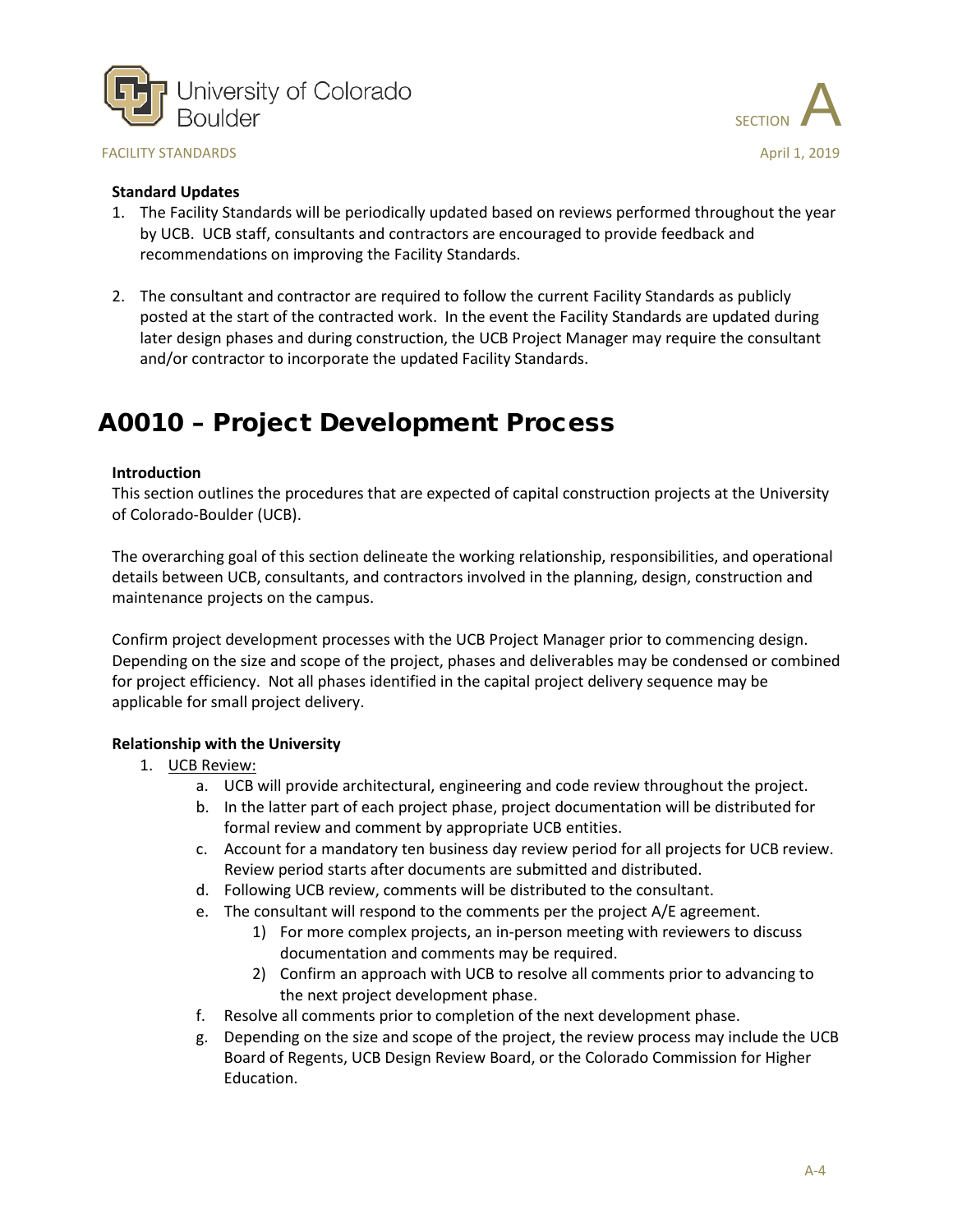



## 2. Consultant's Role:

- a. Work with the assigned UCB Project Manager to develop design solutions that comply with the program scope, budget, and schedule as included in the program documents. The design documents and project requirements will be evaluated throughout the project's development and construction.
- b. Work with the UCB Project Manager to define the project deliverables at each stage of design.
- c. Work with the UCB Project Manager to determine appropriate user groups and campus entities that will have influence on the design of the project. Interface with these campus entities are further described in **Facility Standard A0022**.
	- 1) Coordinate with UCB Project Manager to schedule meetings with user groups and UCB Campus Entities.
	- 2) Coordinate designs with any user group and campus entities requirements as identified by the UCB Project Manager.
- d. Meet all defined review and authorization procedures at each phase of the project and provide the required deliverables at each stage and the conclusion of the project.
	- 1) Refer to **Facility Standard A0023** for CAD submittal requirements.
- e. If applicable to the project, obtain the most recent version of the UCB Design Review Board Summary of Project Review Process for a detailed list of submittal requirements. Work with the UCB Project Manager to determine which phase the consultant will be expected to present to the Design Review Board.
- f. Work with UCB to obtain all necessary forms, procedures and requirements to comply with the State of Colorado Office of the State Architect State Buildings Program.
- 3. Contractor's Role:
	- a. Coordinate with UCB for applicable contract documents and project expectations.
	- b. Coordinate required inspections and utility outages with UCB.
	- c. Project Schedules:
		- 1) Account for general workings of campus. These include but are not limited to semester calendars, class schedules, campus events and other campus operations.
		- 2) Confirm project schedules with the UCB Project Manager to coordinate with quiet times, access requirements, delivery schedules, and other campus operations which may affect schedule.

## **Capital Project Development Sequence:**

# Phase 0 – Idea

- 1. Definition:
	- a. Statement of intent by UCB Project Initiator.

## Phase 1 – Feasibility/Scoping

- 1.1. Definition:
	- a. Preliminary investigation and scoping of the project including programmatic vision and goals, along with building and site program components.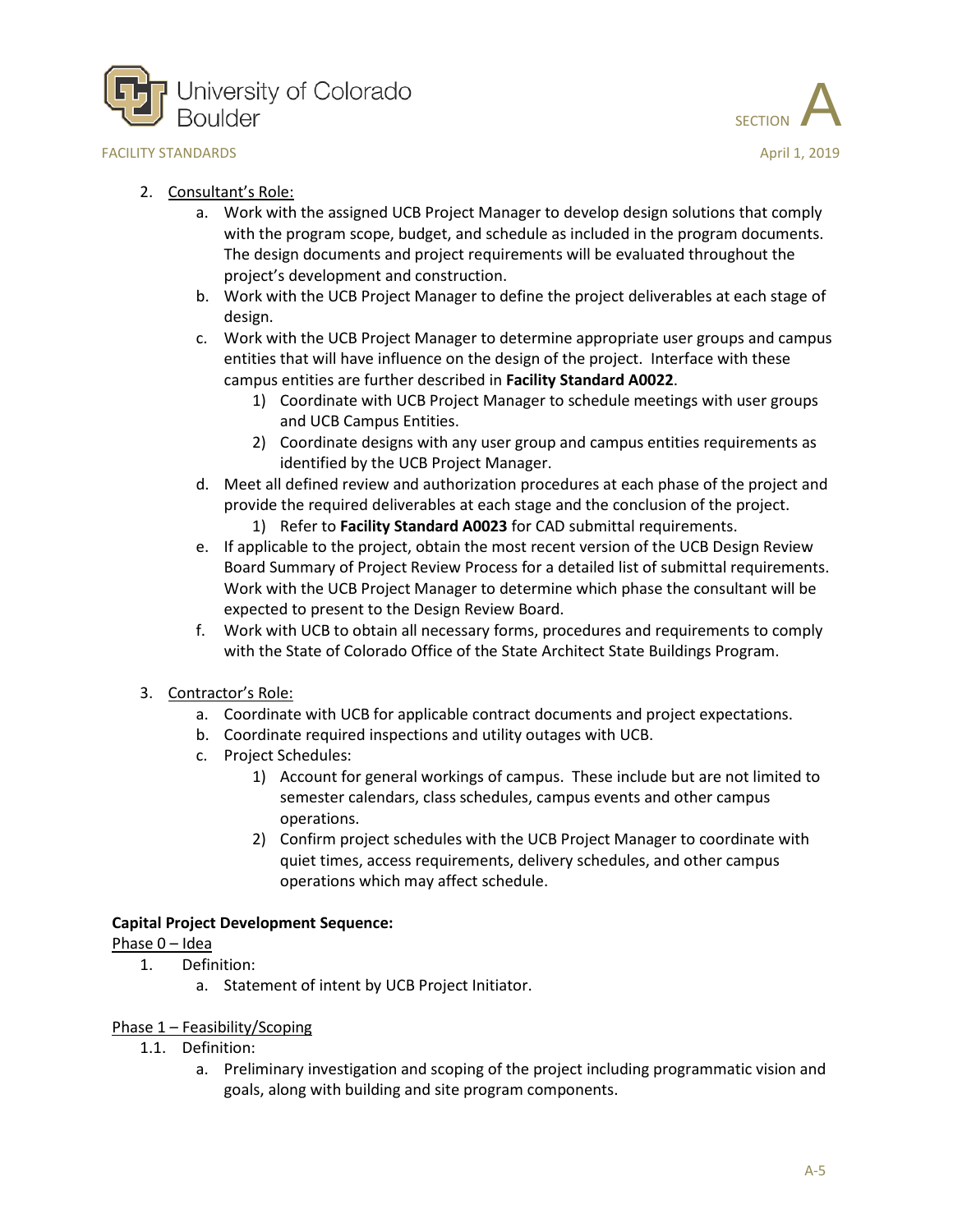



#### 1.2. Phase Goals:

a. Establish a framework of understanding issues related to the project proposal and how the project fits within the broader campus, institution and community.

## Phase 2 – Programming

- 2.1. Definition:
	- a. Based on the framework established in the Feasibility/Scoping phase, continued investigation and scoping of the project to refine the programmatic vision and goals, along with building and site program components.
	- b. Detailed investigation involving primary research (both market and technical) including product and project definition, justification, and the proposed development plan.
- 2.2. Phase Goals:
	- a. Establish an understanding leading to a business case justification of the project and provide clear needs assessment prior to preliminary design studies.
	- b. Build consensus and campus agreement as to scope of project, cost and timeline of the project.
	- c. Delineate scope of work, including site and infrastructure requirements, and programmatic requirements for consultants and UCB.
	- d. Begin commissioning processes.
	- e. During this phase, a design consultant may be hired to assist in programming phase deliverables.
	- f. A general contractor may be hired during this phase based on project delivery method.

## Phase 3 – Concept Design

- 3.1. Definition and Phase Goals:
	- a. The Concept Design phase identifies what problems the project will solve and the important aspects of the design approach and solution to the problems. Arguably the most creative stage of project development, Concept Design is the time that the framework of the solution is developed. It is the initial big picture or macro design phase where sweeping ideas and a multitude of various possibilities are considered.
- 3.2. Phase Goals:
	- a. Explore the opportunity of innovation and establish the foundation of project success through a shared vision.
- 3.3. UCB Review:
	- a. The goal of the Concept Design Review is to test ideas and gain input from a wide range of project influencers. Reviewers should express both opportunities and constraints based on their areas of expertise. Review comments at Concept Design should focus on understanding of project expectations and informing future detailed decisions.
	- b. The Concept Design submittal will describe or at least imply a direction for the design solution in sufficient detail to elicit meaningful feedback from subject matter experts and direct cost opinions, but should not be considered a project solution.
	- c. Present and revise, as needed, site integrated massing and architectural design concepts based on the completed contextual analysis and/or project program. UCB will verify conformance with the contextual analysis and/or project program.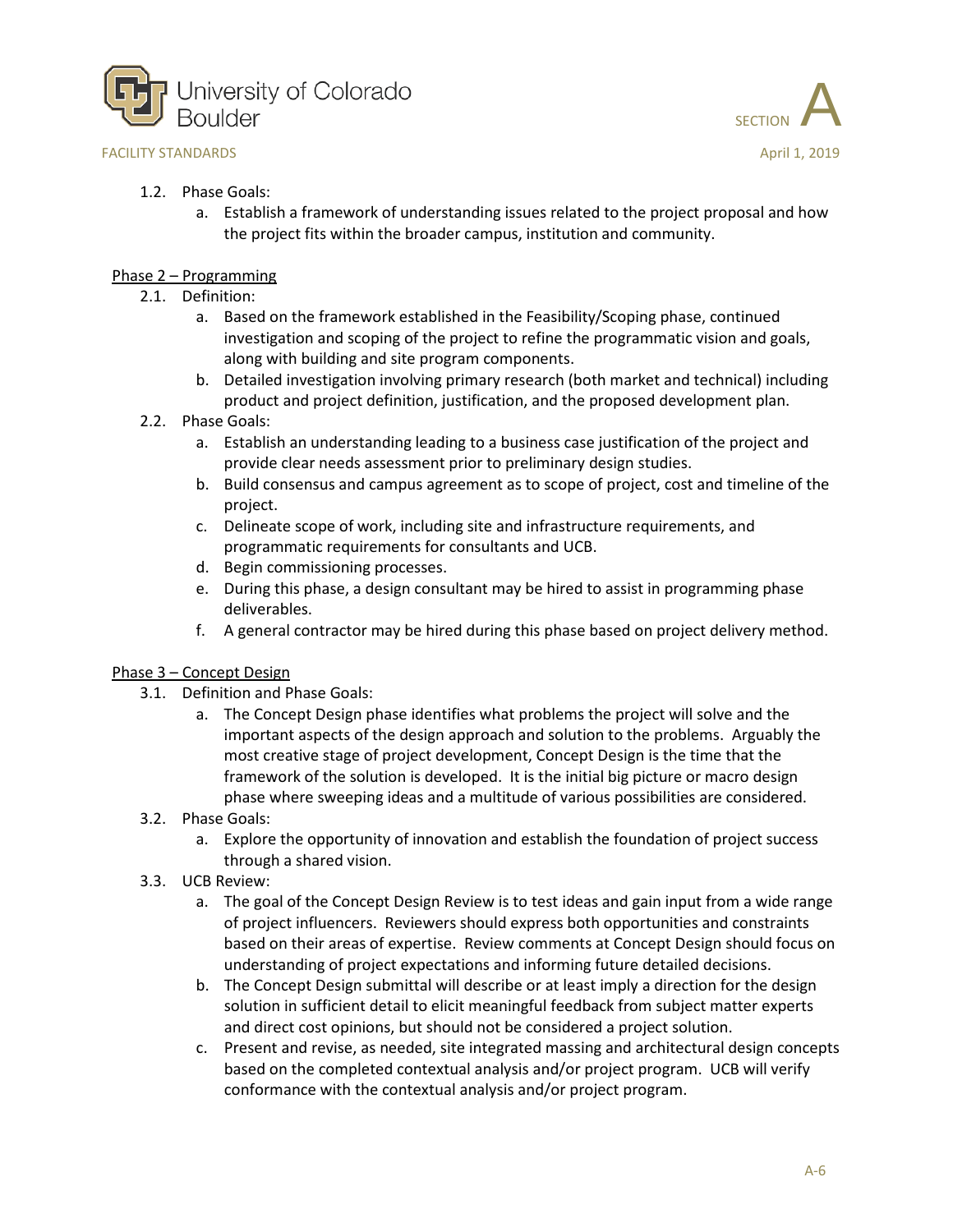



- d. Multiple Concept Design alternatives may be required; confirm the scope of design alternatives expected for the project with the UCB Project Manager.
- e. Concept Design Presentations may include:
	- 1) Sketches, Diagrams and Images
	- 2) Massing Models
	- 3) Character Sketches
	- 4) Narratives

## Phase 4 – Schematic Design

- 4.1. Definition:
	- a. Design phase to refine the Concept Design and continue project development prior to Board of Regents review and approval.
- 4.2. UCB will determine project delivery method (e.g. Design/Bid/Build; CMGC; Design/Build).

## Phase 5A – Design Development (DD)

- 5A.1. Definition:
	- a. The DD submission may be described as an incomplete Contract Documents set.
- 5A.2. Phase Goals:
	- a. Identify and make every design decision in every applicable discipline necessary to complete the project. It is desirable to communicate these decisions in graphic or written form as part of the submission, although it is recognized that due to the inherent nature of the submission this is not always possible. The design team should be able to refer to notes, calculations, or other materials that have been prepared or obtained previously to answer any question about the intended design.

## 5A.3. UCB Review:

- a. The DD design documents in this phase will be reviewed for adherence to the following:
	- 1) Previously established Program and Schematic Design submissions.
		- 2) Previous decisions and directions given.
		- 3) UCB Facility Standards
		- 4) Code review
- b. In addition, the DD design documents will be critiqued for conflicts, concerns, coordination issues, and opportunities for improvement.

# Phase 5B – Construction Documents (CD)

- 5B.1. Definition:
	- a. Construction documents developed leading to bidding, procurement and construction.
- 5B.2. UCB Review:
	- a. Final review of scope (including site implications), budget and schedule before construction commences.
	- b. Submit complete sets to UCB for review. Refer to **Facility Standard A0023** for UCB CAD submittal requirements.
- 5B.3. Construction Documentation Deliverables:
	- a. Provide complete final drawings and specifications, prepared and checked in accordance with the Facility Standards, fully describing all parts of the project.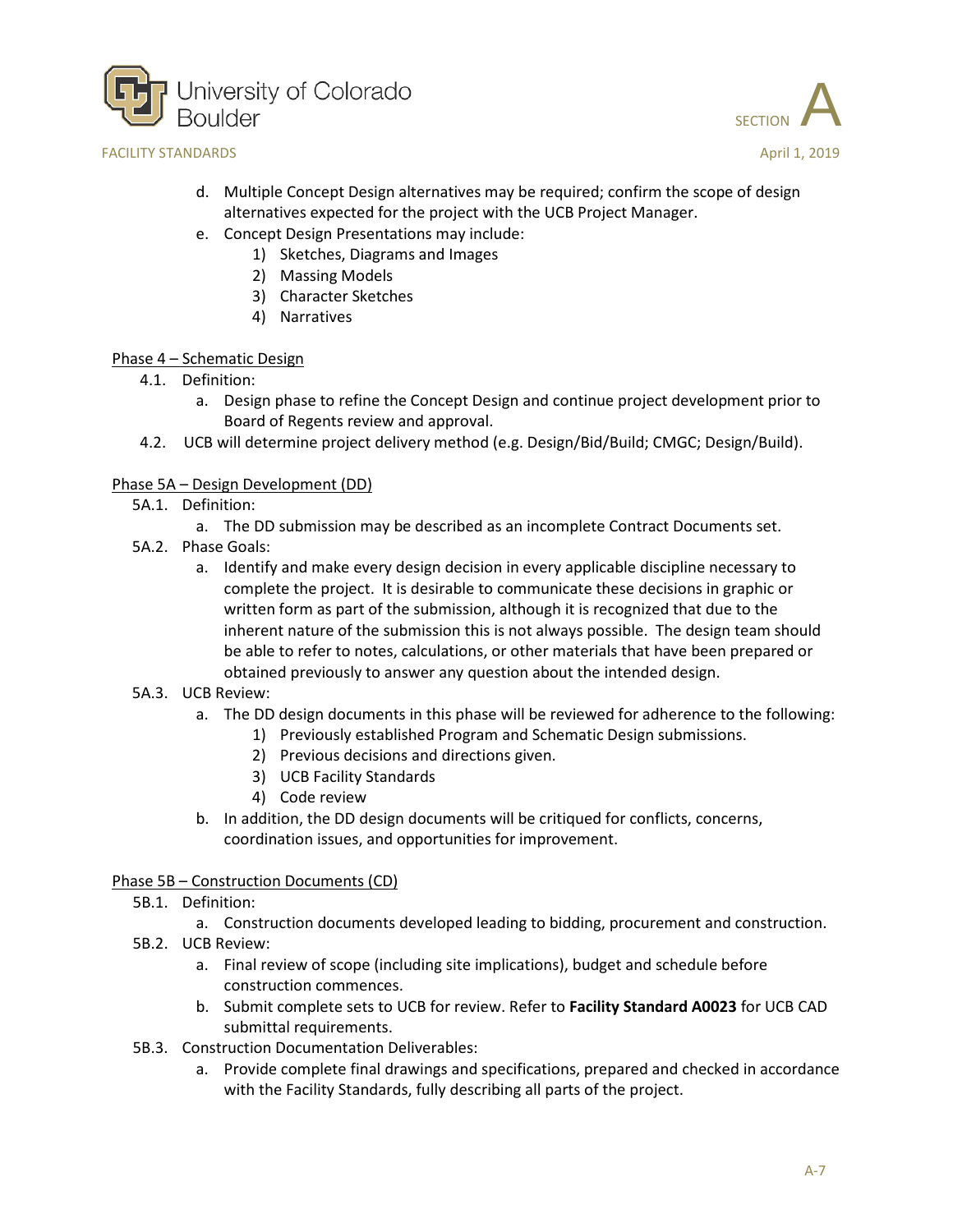



#### Phase 6 – Construction

6.1. Coordinate with UCB Project Manager for contract administration and quality assurance procedures.

#### Phase 7 – Delivery

- 7.1. Complete commissioning procedures ensure systems operate as intended.
- 7.2. Occupant move-in and training.

# <span id="page-7-0"></span>A0020 – General Design Requirements

#### **Introduction**

This section describes general concepts and requirements when designing a new facility, renovation, or addition at the University of Colorado-Boulder (UCB). This section is intended to provide overall guidance to supplement other more detailed Facility Standards. Comply with the requirements listed below and verify application at all stages of the design and construction process.

## **UCB Requirements**

- 1. Reference Documents:
	- a. Refer to the website of the UCB Campus Architect for additional architectural guidelines.
	- b. If applicable to the project, obtain the appropriate Campus Master Plan from the UCB Project Manager.
- 2. Project Delivery Consistency, Quality Control and Quality Assurance:
	- a. Project designs, design alternatives, and details evolve over the course of the project's development. Perform the following reviews below as part of an ongoing design and construction review process:
		- 1) **Compliance Consistency:**
			- i. Perform with both design and construction teams to ensure the designs are consistent with those that were evaluated within the Feasibility Assessment, Project Charter and other Record of Decision documents.
		- 2) **Constructability Strategy:**
			- i. Perform with both design and construction teams to ensure that the designs are constructible.
		- 3) **Occupant Relocation:**
			- i. Verify occupant spatial needs and occupant transition planning.
		- 4) **Quality Control:**
			- i. Ensure the technical accuracy, completeness, and correctness of all architectural, landscape architectural, and engineering designs and details.
			- ii. Ensure cross-coordination of all disciplines and with the specifications.
		- 5) **Quality Assurance:**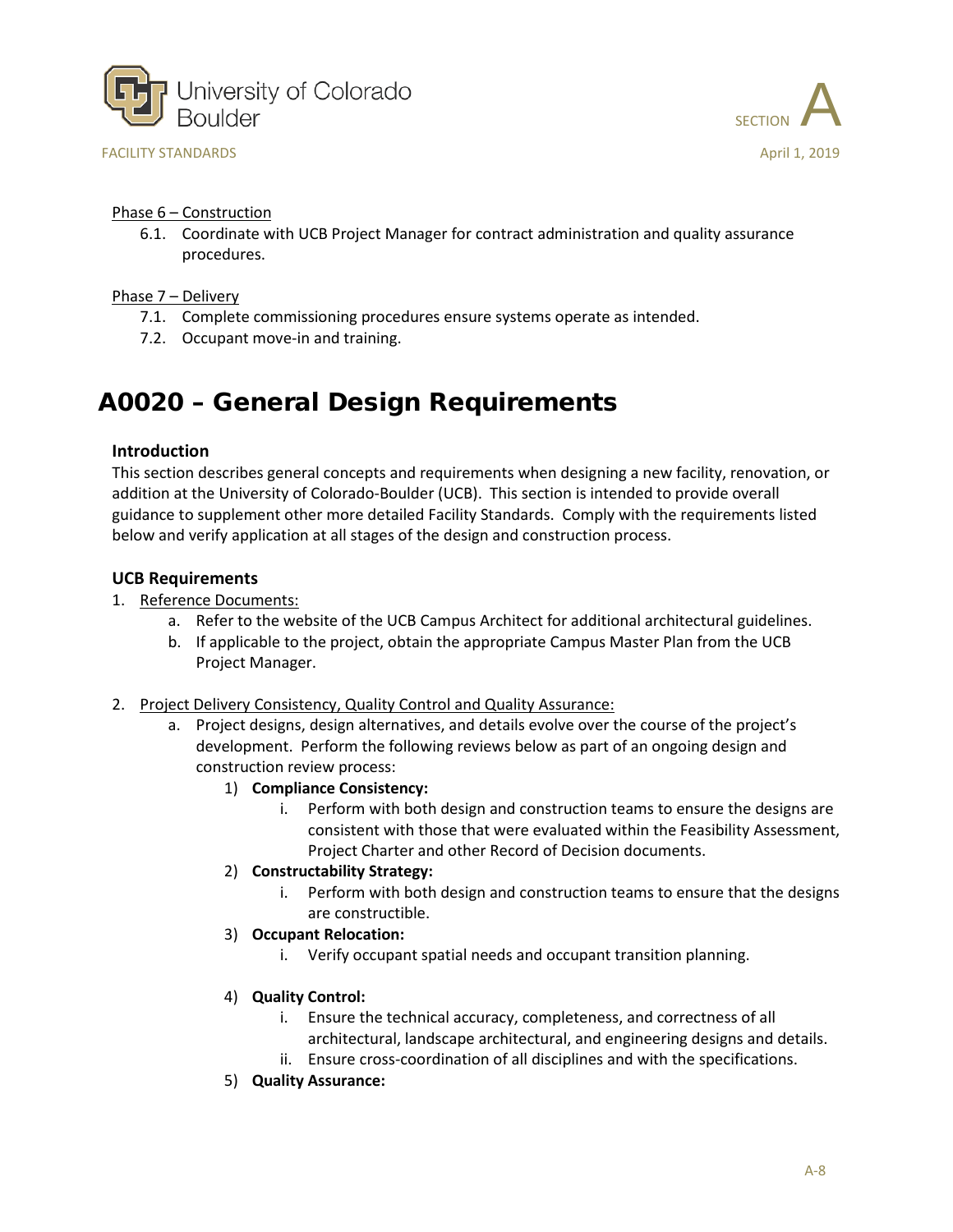



- i. Ensure the project deliverables meet the established performance and technical requirements of the project, adhere to the Facility Standards, conserves both natural and cultural resources, is appropriate for the location, and that the campus design aesthetic is maintained.
- 6) **Risk Analysis:**
	- i. Identify and assess factors that may jeopardize the success of a project or achieving any project goals. Define preventive measures to reduce the probability of these factors from occurring and identify countermeasures to successfully deal with these constraints if or when they develop.
- 7) **Scope and Budget Consistency:**
	- i. Ensure the designs are consistent with the approved Project Program, Cost Estimates, and available project funds.
- 3. Integration of Facilities into the Campus Environment:
	- a. Major facilities will be placed only in locations identified in the approved Campus Master Plan or appropriate planning document as determined by University of Colorado-Boulder Planning, Design, and Construction (UCB PDC).
	- b. Consider the need for protection of view corridors and take advantage of factors such as existing service areas, landscaping, and other campus features.
	- c. Design the configuration of facilities to minimize impacts on campus resources and situate the facility to stimulate the use of alternative transportation systems, bicycle routes, and pedestrian walkways.
- 4. Flexibility in Future Renovation and Expansion:
	- a. A building designed for a specific department may not always be used by that department. The designer is expected to provide solutions that consider potential future uses that are not identified in the current project scope.
	- b. While there are no hard and fast criteria set forth on how to design a building so that it can later be used by a completely unknown department, there are certain design strategies that have been employed on campus which make this later transition somewhat easier. Examples of these design strategies:
		- 1) Uniform window placement of reasonable sized windows
		- 2) Reasonable ceiling heights
		- 3) Ample electrical facilities
		- 4) Easily adapted heating and cooling systems
		- 5) Adequate mechanical rooms
		- 6) Ample stairways
	- c. Designs of flexible spaces, systems and possibility of future needs (i.e. building expansion, new equipment) shall be identified early in the design process, and presented to the UCB Project Manager and applicable UCB professional staff.
	- d. UCB may require layouts showing expansion possibilities in addition to current project scope. When determined that the likelihood of expansion exists, provisions should be made to accomplish interconnections, upgrading and installation of mechanical systems.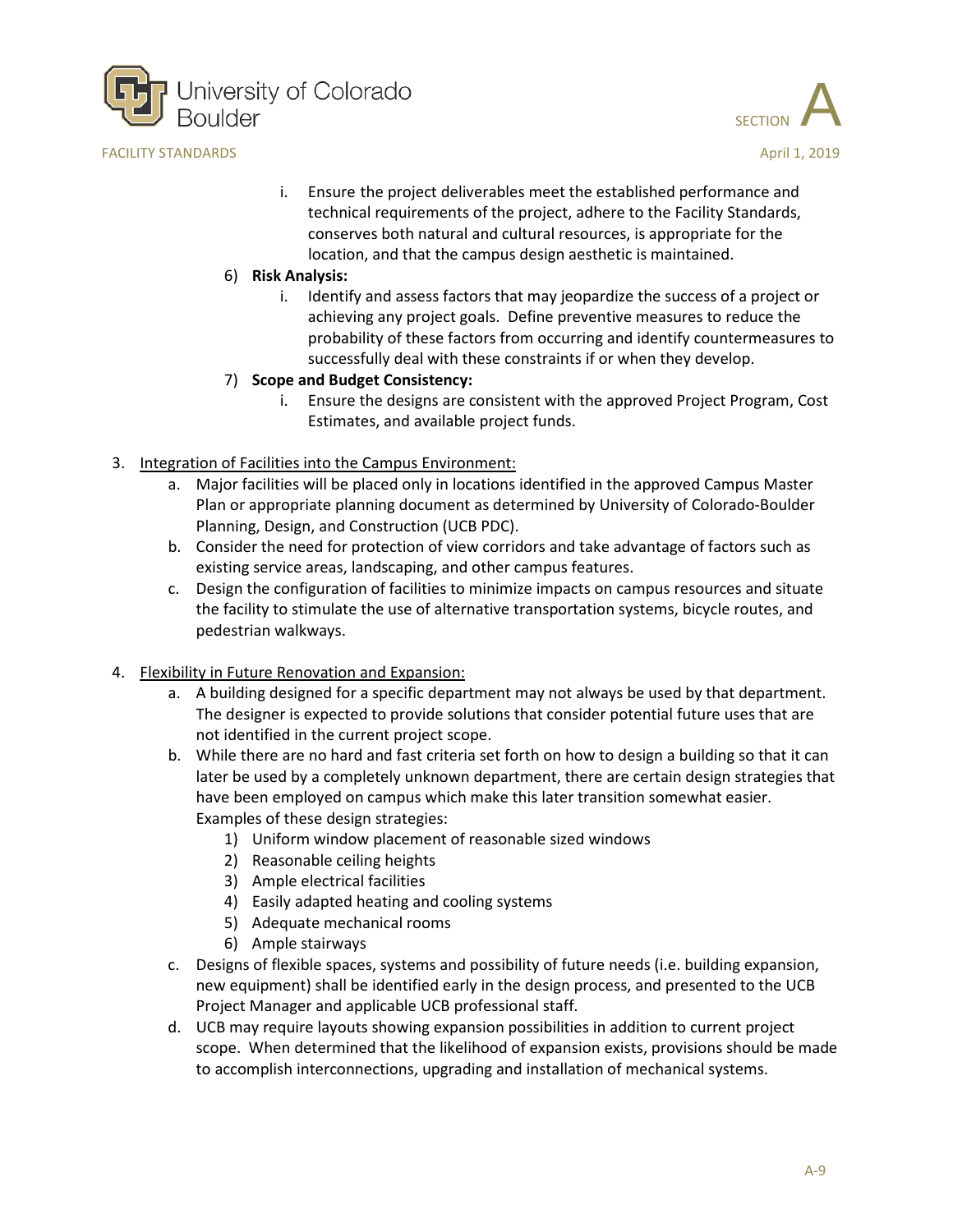



- e. Create human-centered designs that locate critical operational components in easily discoverable locations.
- 5. Resiliency:
	- a. Work with UCB to identify programmed areas that will require resilient systems.
	- b. Where applicable, consolidate and co-locate areas requiring resiliency in the same general area of the building.
	- c. The intent of UCB is to avoid having resilient systems stretched throughout facilities when areas requiring resiliency could be in close proximity.
- 6. Code Requirements:
	- a. UCB functions as their own Authority Having Jurisdiction (AHJ).
		- 1) The design consultant, contractor or any construction team member are not to engage City of Boulder municipality without written approval from UCB or without UCB representation.
	- b. Review current UCB Fire Marshal Code Checklist.
	- c. As applicable to the project, provide a list of chemicals or gases that are expected to be stored in the facility. This list is used to determine occupancy type, structure, envelope and fire/life-safety planning, and needs to be considered early in the design phase.
	- d. Adopted Codes and Code Compliance:
		- 1) Applicable building codes and code compliance procedures are set forth by the State Building Programs (SBP) through the Colorado Office of the State Architect.
		- 2) The design consultant is expected to determine current adopted codes and code compliance procedures set forth by the SBP for UCB projects prior to commencing design.
		- 3) UCB Review/Code Compliance Objectives:
			- i. Code review
			- ii. Enhance the level of compliance with codes.
			- iii. Provide clear direction for the design team throughout the design process.
			- iv. Use in answering questions raised during the construction phase.
			- v. A secondary objective of the code review is to provide adequate information, on file, for future reference during future alterations and renovations.
		- 4) The Facility Standards may include references to codes or regulatory requirements that may conflict with current SBP adopted codes or other Federal requirements.
			- i. The Facility Standards are not intended to supersede local or national codes and standards.
			- ii. The consultant or contractor is expected to make recommendations to UCB to achieve both code compliance and the intent of the Facility Standards.
		- 5) In the case of renovation, the renovated project area and systems are expected to meet current code and comply with current UCB Facility Standards unless approved otherwise by UCB.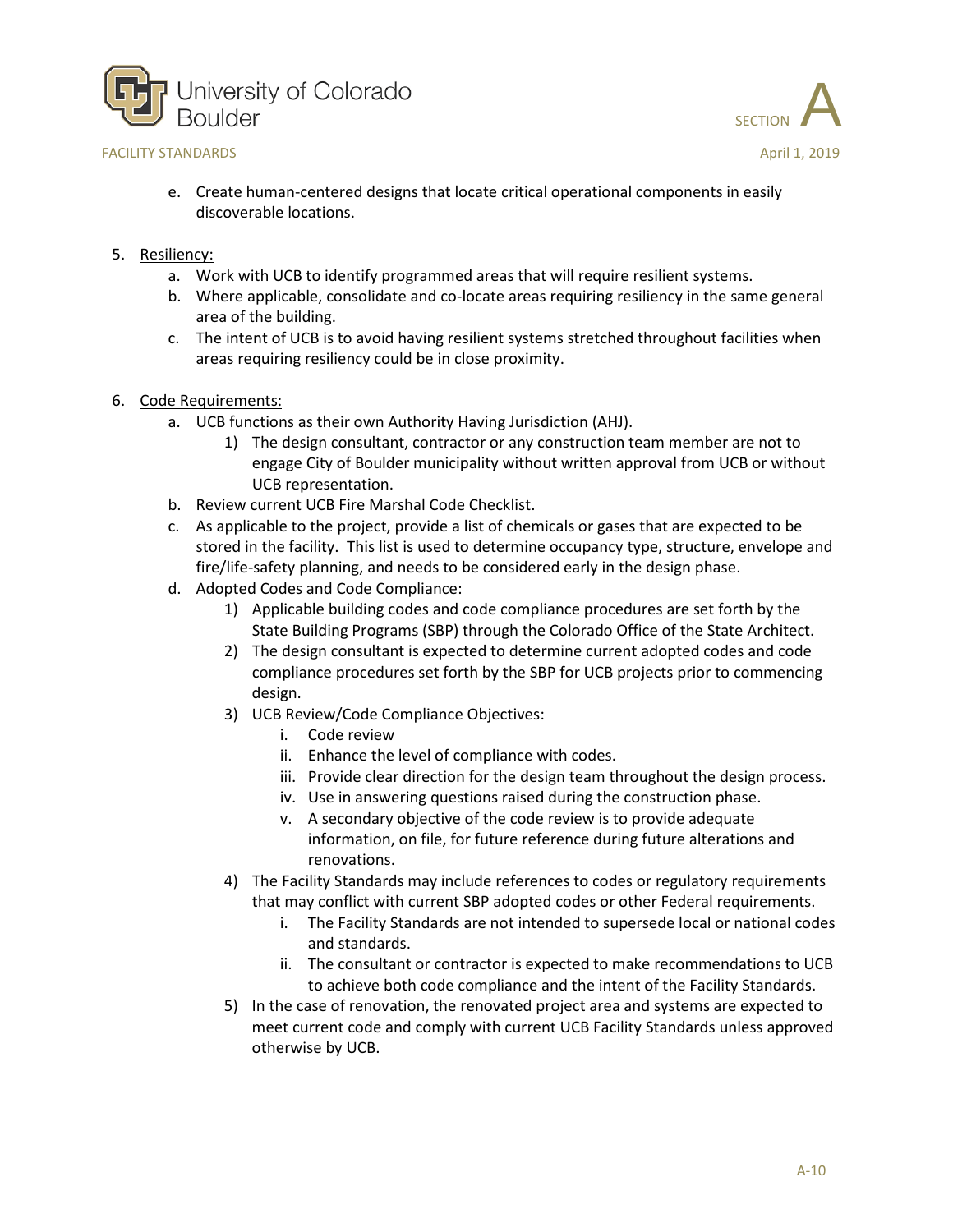



## 7. Energy and Sustainability:

- a. Performance criteria for the exterior envelope is provided in the Owner's Project Requirements (OPR) document.
- b. UCB facilities are subject to the High-Performance Certification Program (HPCP) as defined by the Office of the State Architect (OSA). Review requirements with UCB and coordinate the HPCP with additional UCB performance requirements.
- c. Although an individual section is not provided within the Facility Standards; sustainability is integrated into the entire design and engineering processes at UCB. The intended UCB approach to sustainability is identified throughout the Facility Standards in the individual sections. It is the consultant's responsibility to review the individual sections to produce an integrated approach to the project.
- d. UCB is dedicated to the principle of conserving energy. Consultants must design new buildings and remodel existing buildings to make the most efficient use of building materials and energy sources available.
	- 1) Provide an energy analysis to UCB for review. Show the estimated use of energy for the facility.
	- 2) In the design of the HVAC and electrical systems, give consideration to building utilization by planning for conservation of energy during summer and winter vacations and for other periods of minimum occupancy.
	- 3) Consider if separate systems are necessary by reviewing the daily needs of each area of the building, (i.e. research laboratories, spaces for animals, and other spaces which might require 24 hours/day operation must be serviced by systems separate from classroom/office systems which may require only 8 hours/day operation).
- e. Present the project's capability of incorporating alternative sources of energy to UCB.
- f. Based on project size and scope, a sustainability consultant may be a required subconsultant. The sustainability consultant is expected to evaluate multiple building enclosure options to evaluate Energy Use Intensity (EUI).
- g. A major priority of the University is balancing initial construction costs with long-term maintenance costs.
	- 1) Based on the scope of the project, the consultant may be required to provide lifecycle cost (total cost of ownership) analysis as determined by UCB.
- 8. New or Innovative Design:
	- a. UCB encourages designers to introduce new and innovative designs, techniques, materials, and building systems. However, UCB does not want to become a "testing center" for new practices and will still require proven designs and systems.
	- b. Identify materials, components and systems that are unique or have unproven records of performance early in the project schedule to give ample time to UCB to review.
	- c. UCB maintains the right to determine whether new products and assemblies are acceptable for incorporation into project. Changes to the design may be required for unproven systems.
- 9. Product Specification:
	- a. Review applicable Facility Standards for UCB preferences or product requirements.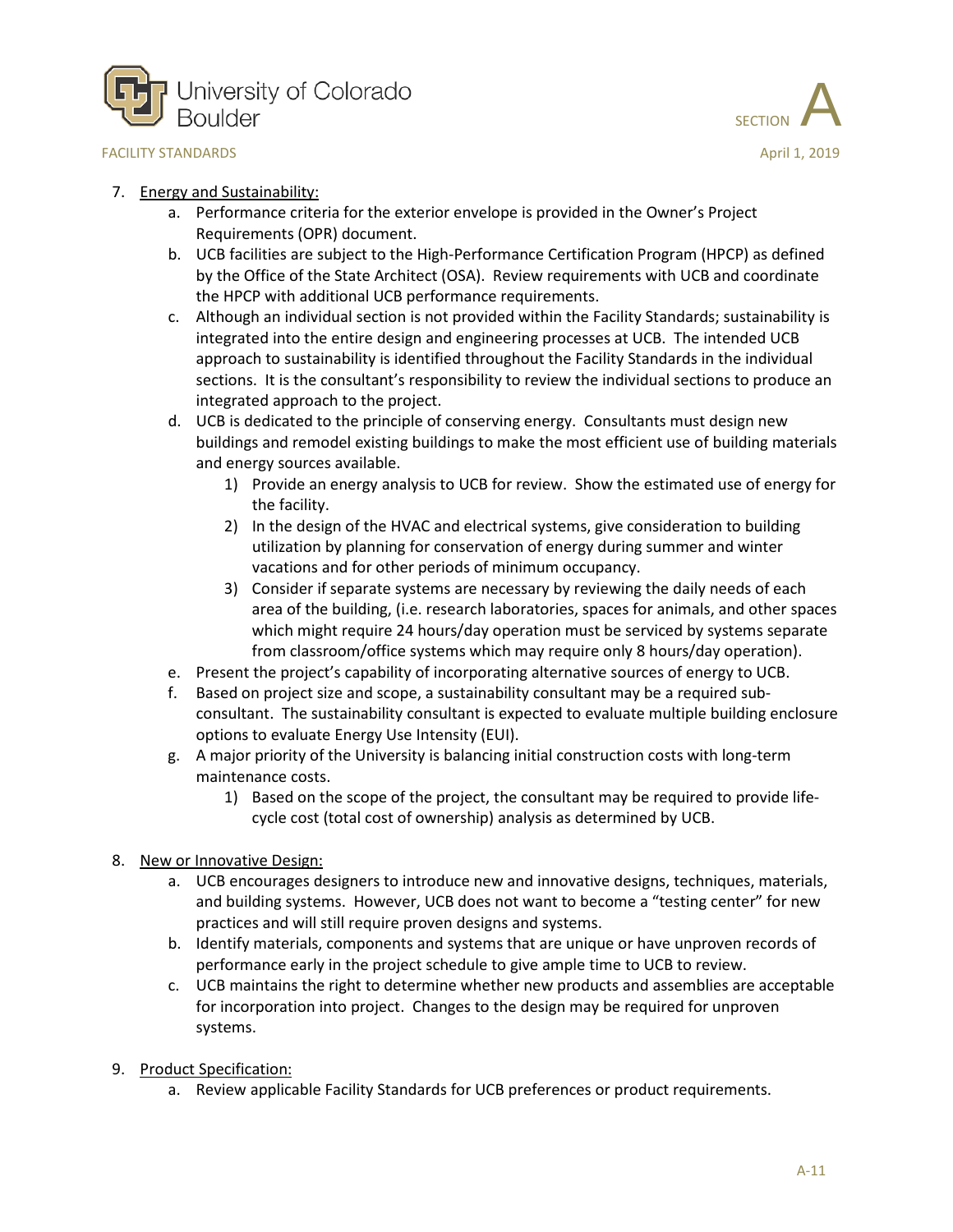



- 1) Specified products are required to meet the performance criteria set forth in each of the individual Facility Standards sections unless UCB-required products are identified.
- 2) Where indicated, 'Reference Products' are products that UCB has had successful installations in the past. Alternate proposed products will be measured against these reference products, and may be accepted or denied upon UCB review.
- 3) Where indicated, 'Required Products' are products that UCB requires for effective integration within the existing campus built environment for ease of maintenance and campus uniformity both aesthetically and operationally.
- b. If a proposed product requires hazardous material disposal requirements, review information for alternative safer materials for UCB. Compare the performance expectations for each product.
- c. Confirm if any sole source purchasing agreements are applicable to the project with the UCB Project Manager.
- d. Unless a sole source justification is approved in writing by UCB Procurement Officer, design consultants and contractors are required to provide a minimum three potential manufacturers for any specified product.
	- 1) Notify UCB Project Manager if three manufacturers do not provide products that meet the Facility Standards.
- e. Coordinate design with manufacturer's installation requirements to provide complete system.
- f. For each type of product specified, include technical data and tested physical and performance properties.
- g. VOC's:
	- 1) When applicable, provide documentation from the product manufacturer that identifies if the VOC and chemical component content complies with applicable State and Federal regulations.
- h. Asbestos:
	- 1) Ensure all specified materials used do not contain asbestos.
	- 2) UCB Project Manager may require consultant and contractor to submit manufacturer's certified product data indicating specified products are 100% asbestos-free.

# 10. Manufacturer's Warranty:

- a. All products are expected to have warranties that meet or exceed industry standard warranty, excepted as specifically identified in these standards.
- b. When specifying products, compare manufacturer's warranties and life-cycle costs to make recommendation to UCB on selection of product/system.
- c. Identify installation requirements and procedures to achieve UCB required warranty.
- d. Provide recommendation to UCB when it would be beneficial to obtain extended or special warranties for specified products/systems.
	- 1) Consider the extensive documentation required to maintain the warranty, and whether an extended warranty would meet coverage objectives.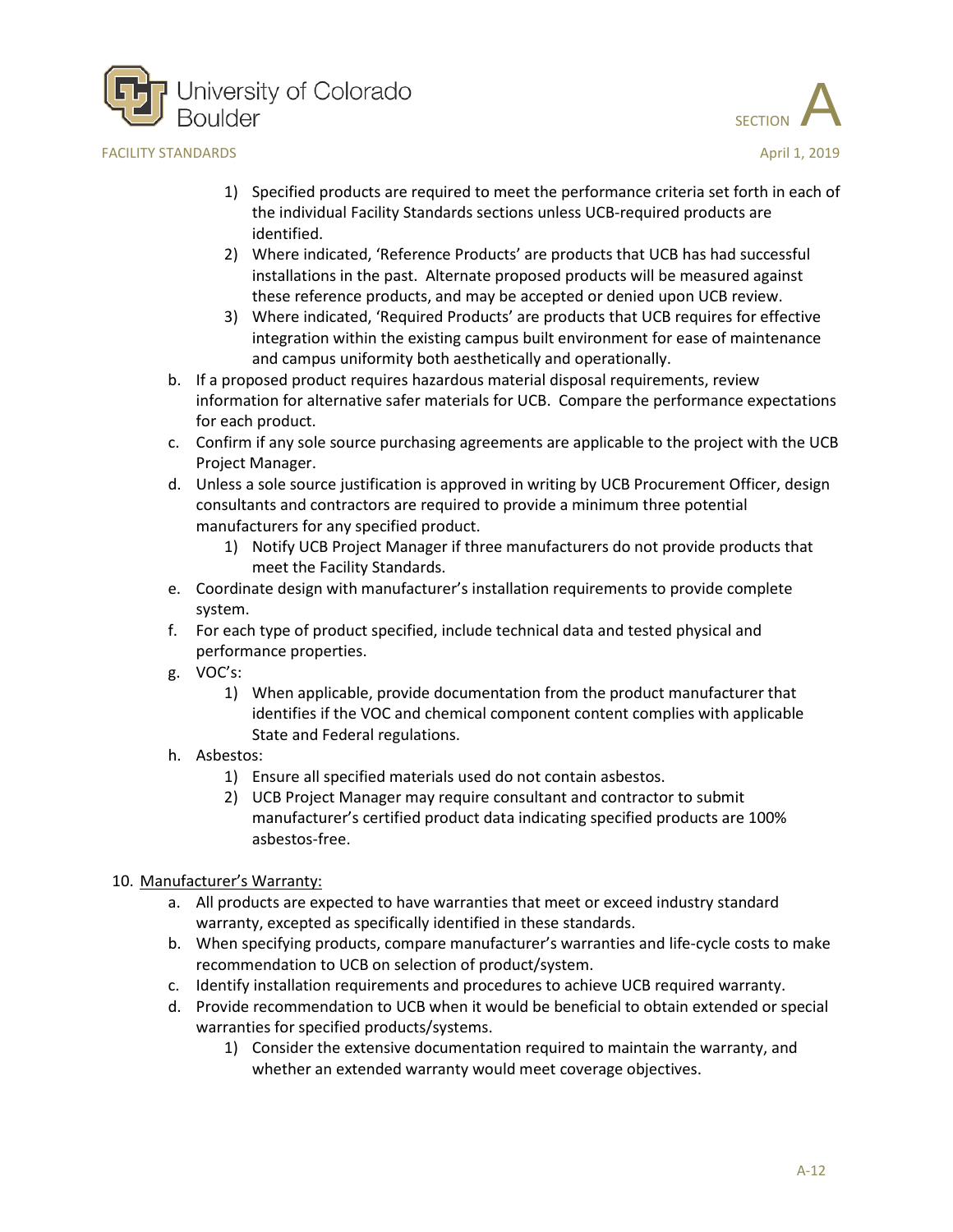



#### 11. Installer Experience:

- a. As a general rule, the installer of any system or product must have a minimum of three years' experience installing the specified system or product of which they are or are requesting to be contracted.
- 12. Mock-Up Requirements:
	- a. Confirm project-specific mock-up requirements with UCB Project Manager during the Design Development phase. The size and type of mock-up is typically determined based on the scope and complexity of the project.
- 13. Building Material Selection/Owner's Stock:
	- a. Because UCB does not typically maintain stock of building materials and still expects to efficiently maintain their facilities, the consultant is expected to consider and select materials that are readily available or produced within the region.
	- b. Confirm requirements for building stock with UCB Project Manager.
		- 1) The contractor is expected to make available any extra materials to UCB, however, UCB maintains the right to collect or reject extra materials.
	- c. If material stock is requested by UCB, the General Contractor will coordinate stock materials with as-built finish schedules.
	- d. If UCB does not retain the extra materials provided, the contractor is expected to dispose of the materials as required by UCB Recycling and Solid Waste Operations.

## 14. Waste Minimization in Design and Construction:

- a. UCB Recycling and Solid Waste Operations has their own specific standards and requirements when working on campus. Refer to **Facility Standard A0022** for information on how to interface with UCB Recycling and Solid Waste Operations.
- b. Work with UCB Recycling and Solid Waste Operations to develop concepts and implementation strategies during design and construction that will help reduce waste and promote recycling.

# <span id="page-12-0"></span>A0021 – Space and Building Requirements

## **Introduction**

This section includes requirements when planning and programming for facilities at the University of Colorado-Boulder (UCB).

The overall intent of UCB is to provide consistent and efficient building layout throughout all facilities whether new construction or renovation.

## **UCB Requirements**

- 1. Building Area Measurement:
	- a. Refer to **Appendix A0021.1** for UCB Building Area Measurement System (BAMS) requirements.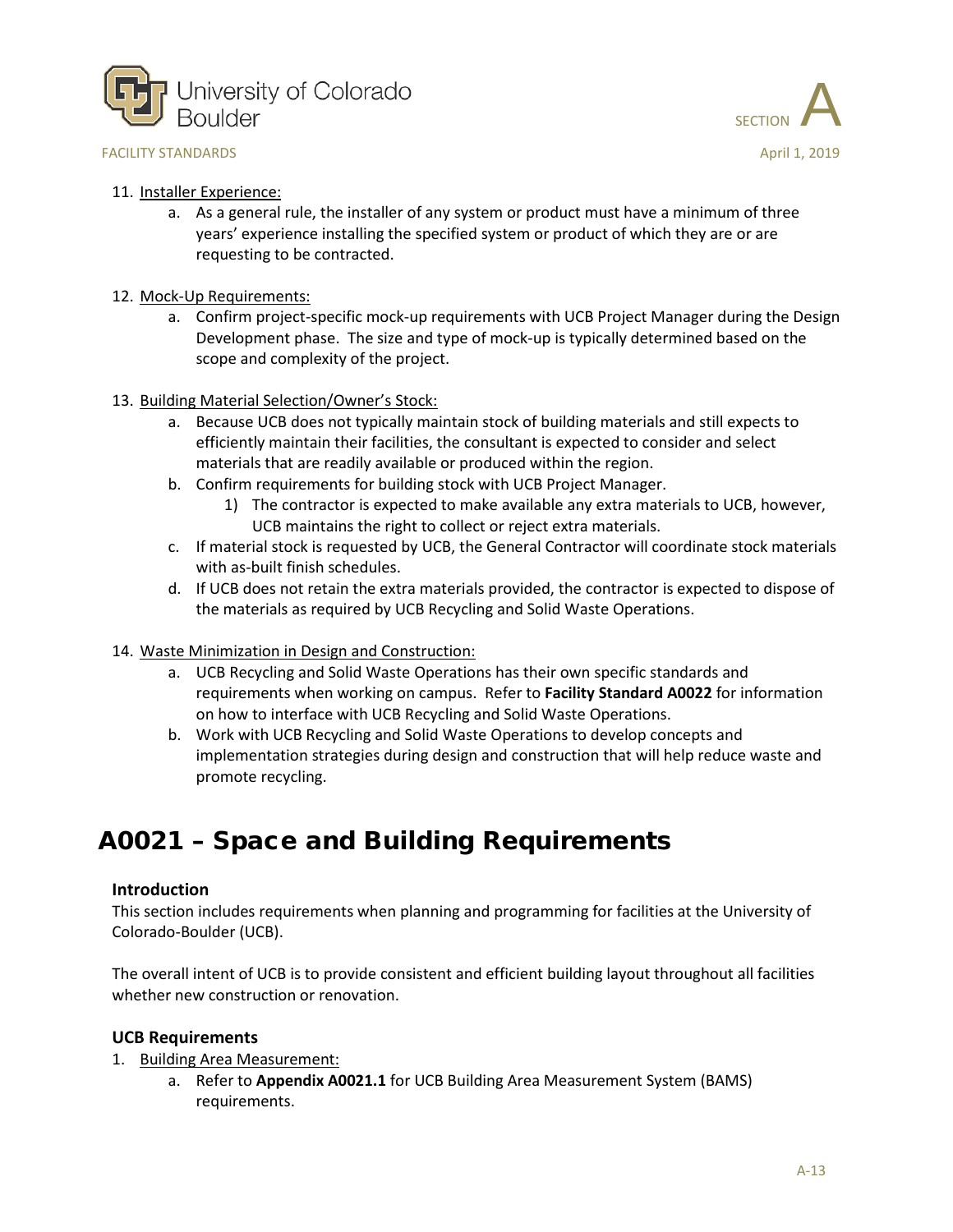



- 2. Building Room Numbering:
	- a. Refer to **Appendix A0021.2** for UCB Building Room Numbering Systems (BuRNS) requirements.
- 3. Building Entries:
	- a. It is the intent that all entries into new facilities be accessible. Refer to **Facility Standards A0040, B3011, and B3012** for additional information.
- 4. Public Circulation/Lobbies:
	- a. Carefully calculate allocated square footage areas for circulation and lobby areas when designing classroom buildings. Circulation areas need to account for occupants of all adjacent classrooms entering the circulation spaces at the same time.
- 5. Classroom Design:
	- a. Refer to **Appendix A0021.3** for UCB classroom design requirements.
- 6. Toilet Room Design:
	- a. Consider location of toilet room in relation to offices, classrooms, or other spaces that may be negatively affected by the noise generated by electric hand dryers.
	- b. Locate floor drains in locations to avoid conflict with toilet partition support pilaster.
	- c. Plan room size to accommodate 2-3 large waste cans. Confirm waste can size with UCB Building Services.
	- d. Design team to consider gender inclusive restroom (GIR) inclusion for all new construction/major renovations (50%+ PRVC) under the following guidelines:
		- 1) Total number of GIR's to be no less than 10% of total WC requirement for both genders per IPC.
		- 2) Provide at least one single-occupant GIR on each floor where restrooms are required.
		- 3) Unless the IPC's gender-specific requirements are revised, GIR's will be in addition to the IPC minimum fixture counts.
- 7. Lactation/Wellness Rooms:
	- a. Provide room approximately 100 sq. ft. with thoughts for future conversion to another use. Provide a sink, refrigerator and a chair for the occupant. The door hardware should provide a privacy locking function and occupancy notification.
- 8. Mechanical Rooms:
	- a. Work with UCB Mechanical Engineer to confirm size of mechanical room. The size of the mechanical room is typically sized as a *percentage* of overall facility size based on type of facility.
	- b. Locate floor drains in locations to avoid conflict with housekeeping pads. Carefully coordinate size of selected equipment with size of pads.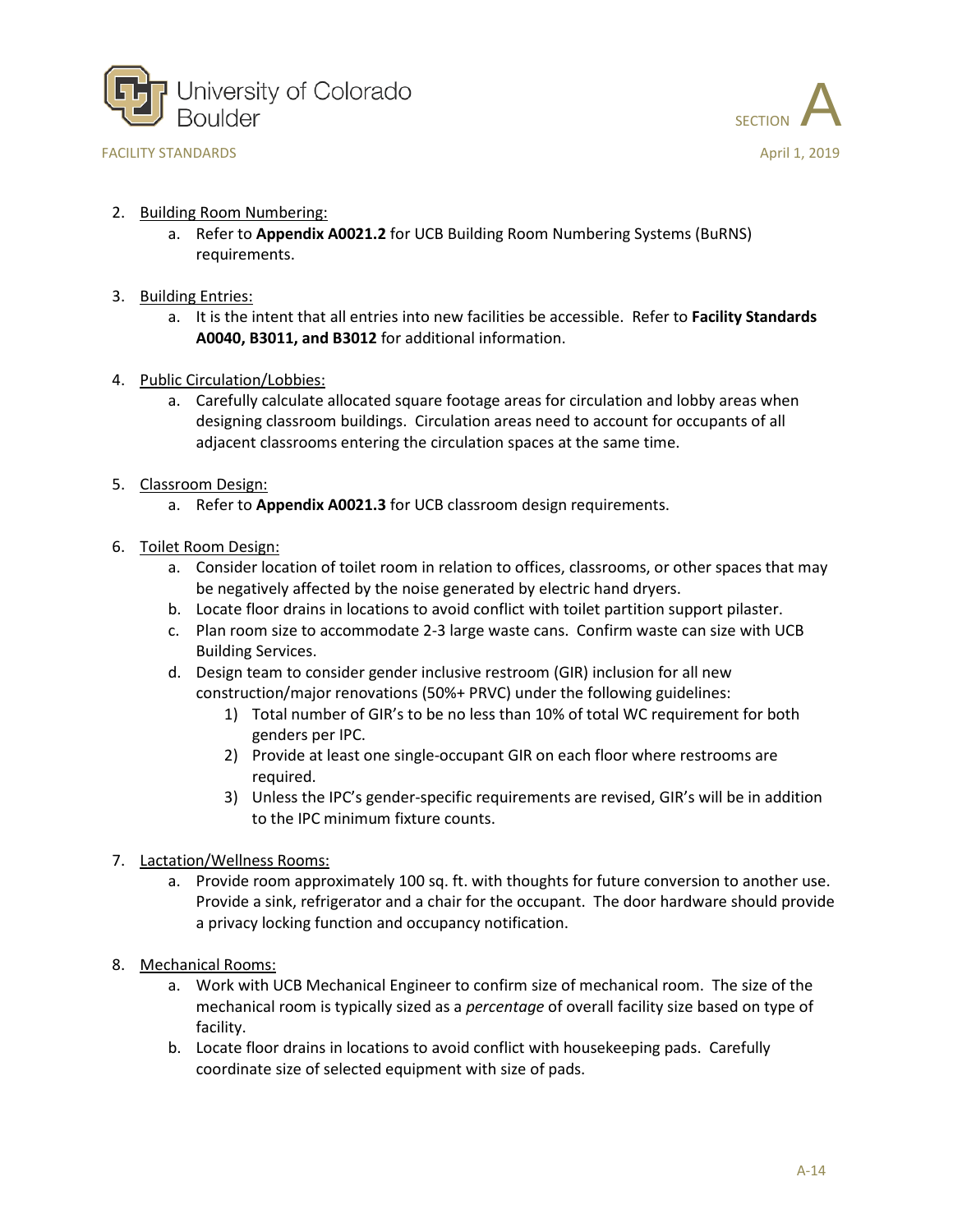



- c. Waterproof the mechanical rooms under AHU's on the mechanical pads and turn the waterproofing up the face of surrounding walls.
- 9. Access Services Panel Room:
	- a. Provide minimum 5'x5' access control panel room, secured and separate from other equipment rooms. Stack panels rooms on each floor.
- 10. IT Room:
	- a. Coordinate space requirements and specialty electrical and mechanical equipment selection with the UCB Office of Information Technology (OIT). Locate the main IT room on lower level floor. Provide an IT room on each floor, stacked. Locate the IT room away from major mechanical and electrical rooms due to interference concerns. Refer to **Facility Standard A0022** for additional information on how to interface with UCB OIT.
- 11. Laboratory Facilities:
	- a. Confirm space requirements with UCB Environmental Health and Safety (EH&S).
	- b. Laboratory facilities may require a hazardous waste storage area included within the building, especially buildings located off of the main campus.
	- c. Provide office areas and/or break rooms outside of the laboratory to allow adequate space for workstations and for the consumption of food and drink in compliance with UCB Food and Drink Policies. Provide access to office areas and break rooms off of public corridors.
	- d. Additional design requirements for laboratories are found in **Facility Standards F1010** and **F1020**.
- 12. Emergency Water Management Equipment:
	- a. Clearly identify locations within the building where emergency water management equipment is stored.
- 13. Custodial Workstations, Custodial Storage and Equipment Storage Rooms:
	- a. Confirm quantity and locations with UCB for each of the different room types.
	- b. Each room type has slightly different room requirements which are listed below.
	- c. All rooms are dedicated spaces. Do not place pumps, motor/fan assemblies, water valves, HVAC equipment, electrical panels, telephone switch boxes or other extraneous equipment in room.
	- d. Provide 4' doors when room is expected to accommodate pallet movement.
	- e. Where partition walls are not concrete or CMU, provide Fiber-Reinforced Plastic panels for water resistance.
	- f. Provide non-slip flooring, quarry tile or sealed concrete floor finish.
	- g. Protect light fixtures with wire mesh.
	- h. Verify proper room ventilation requirements.
		- 1) Provide door with transfer grille to allow air flow through door into space.
- 14. Custodial Workstations:
	- a. Quantity and Location: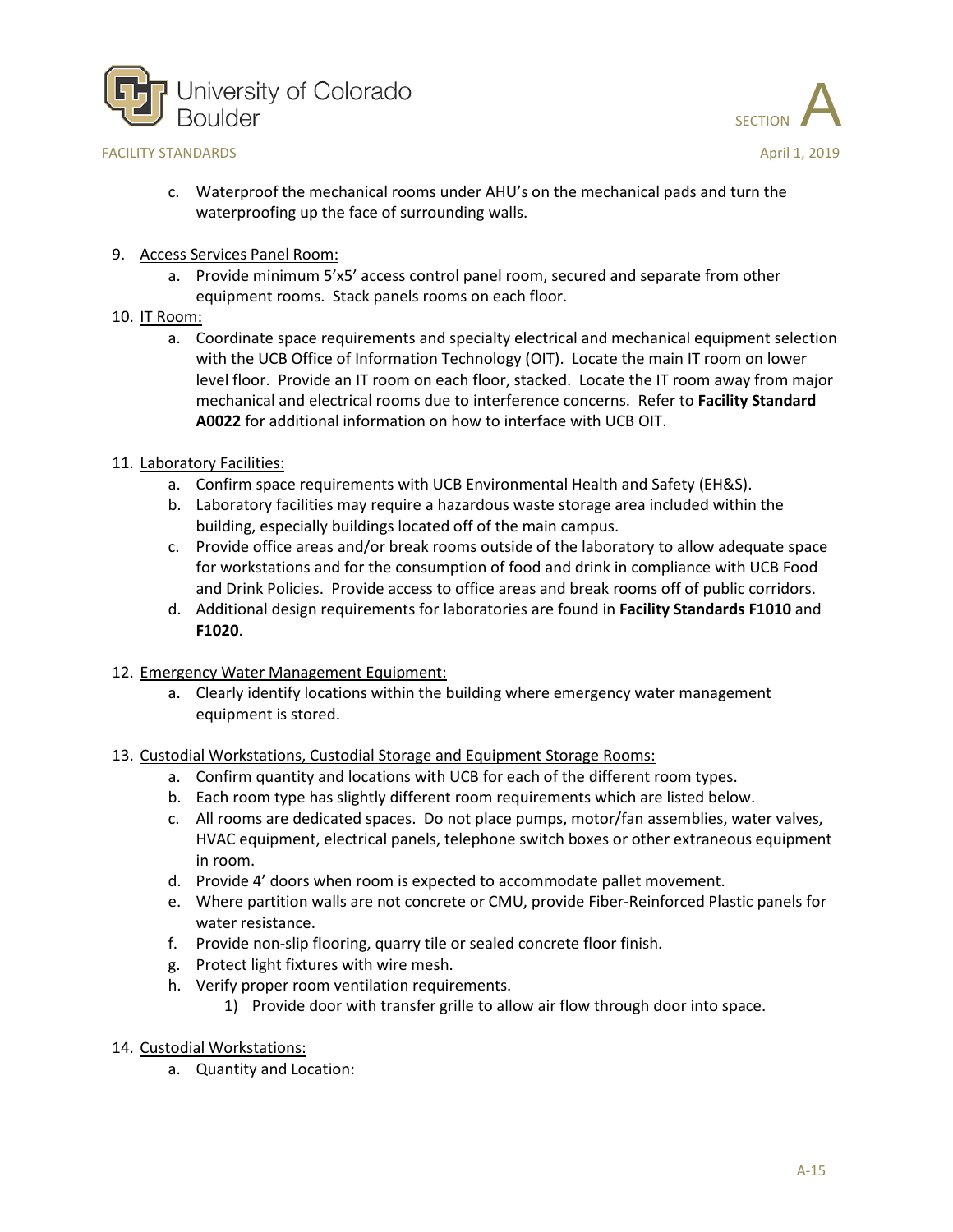



- 1) Provide a custodial work station on each floor of a multi-level facility accessed from a public corridor.
- 2) If the building level square footage exceeds 20,000 ft<sup>2</sup>, provide second Custodial Workstation on the level.
- 3) Locate near the facility restrooms but not within restrooms, laboratories, or any other space.
- b. Size and Configuration:
	- 1) Provide minimum 35 ft<sup>2</sup>; Provide 5'x7' or 6'x6' dimensions.
	- 2) Provide 3'-6" entry door, located to the side of the room.
	- 3) Door swing must open outward from room, or provide additional 7 ft<sup>2</sup>.
- c. Services:
	- 1) Provide minimum one 110-volt double outlet located 3' 4' above finish floor.
	- 2) Provide custodial slop sink:
		- i. Mouth of tap should have external threading to allow for easy attachment of hoses and/or chemical mixing machines.
		- ii. Minimum 10" high stainless steel walls
		- iii. Stainless steel splashguards mounted to room walls adjacent to sink
		- iv. Locate sink in corner of room adjacent to entry door.
	- 3) Provide a floor drain in addition to the sink drain using one of the following methods:
		- i. Pit drain with grated cover surrounding the slop sink. (Preferred)
		- ii. Floor drain located in close proximity to sink, not in center of room.
- d. Accessories:
	- 1) Heavy-duty, wall-mounted adjustable shelving should be installed min. 12 sq. ft., 12" deep, location and arrangement dependent on size and configuration of work station.
	- 2) Provide (2) lockers for personal storage.
	- 3) Provide coat hooks on back-side of door for hanging personal belongings.
	- 4) Mop Rack:
		- i. Provide (2) wall mounted mop hooks above the slop sink.
			- ii. Provide at least (5) other mop hooks in room.

## 15. Custodial Storage and Supply Room:

- a. Locate centrally within the facility.
- b. Provide 15'x20' room dimensions.
- c. Provide  $36-48$  ft<sup>2</sup> total shelf space and a mop rack.

## 16. Custodial Equipment Room:

- a. Quantity and Location:
	- 1) If building square footage exceeds  $45,000$  ft<sup>2</sup>, provide equipment and supply storage room located in close proximity to loading dock.
	- 2) Locate near the building service entrance for deliveries and easily accessible to elevators for equipment and supply distribution throughout the facility.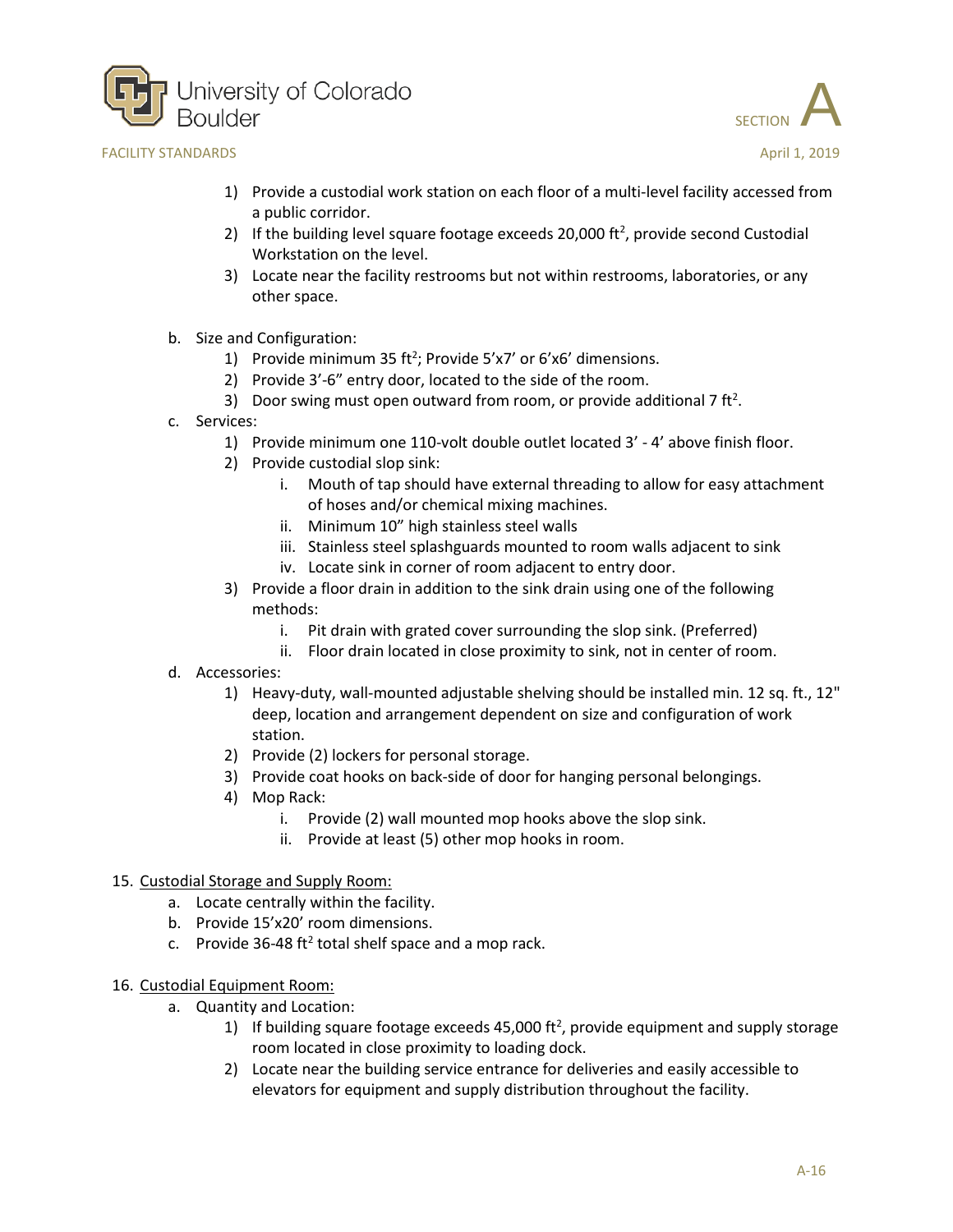



- b. Size and Configuration:
	- 1) Provide minimum 64 ft<sup>2</sup>.
	- 2) Door swing must open outward from room or provide additional 7 ft<sup>2</sup>.
	- 3) Provide 4' doors when needed to accommodate pallet movement.
	- 4) Provide 36-48 ft<sup>2</sup> total shelf space.
- c. Services:
	- 1) Provide minimum (3) 110-volt double outlets located 3-4' above finish floor.
	- 2) Provide floor drain in center of room.
	- 3) Provide adequate HVAC systems for supply rooms near loading docks.

## 17. Integrated Pest Management:

- a. Birds:
	- 1) Dealing with birds is a major issue on campus.
	- 2) Present strategies for dealing with overhead architectural elements in a manner that eliminates perches for birds.
	- 3) Present strategies for dealing with protection of mechanical equipment.
	- 4) Protect air supply and exhaust louvers.
		- i. Provide bug screen on outside of louvers.
- b. Raccoons and Small Mammals:
	- 1) Raccoons and other small mammals entering civil infrastructure is a major issue on campus.
	- 2) Refer to **Facility Standard G3030** for information pertaining to designing civil components to keep these animals out of utilities.

## 18. Typical Room Noise Criteria:

a. Meet the typical room noise criteria identified in **Table A0021.1** below:

## **Table A0021.1**

| Space                                         | <b>Criterion</b> |
|-----------------------------------------------|------------------|
| Computer/Server Rooms                         | <b>NC-55</b>     |
| <b>Light Maintenance Shops</b>                | <b>NC-55</b>     |
| Shop Classrooms                               | <b>NC-50</b>     |
| <b>Corridors and Public Circulation Areas</b> | <b>NC-45</b>     |
| Laboratories with Fume Hoods                  | <b>NC-45</b>     |
| <b>Other Laboratories</b>                     | $NC-40$          |
| Large Offices                                 | <b>NC-45</b>     |
| Open-Plan Offices                             | <b>NC-45</b>     |
| Lab Support Spaces                            | $NC-35$          |
| Lab Equipment Corridor                        | $NC-35$          |
| <b>Private Offices</b>                        | <b>NC-35</b>     |
| <b>General Classrooms</b>                     | <b>NC-35</b>     |
| Libraries                                     | <b>NC-30</b>     |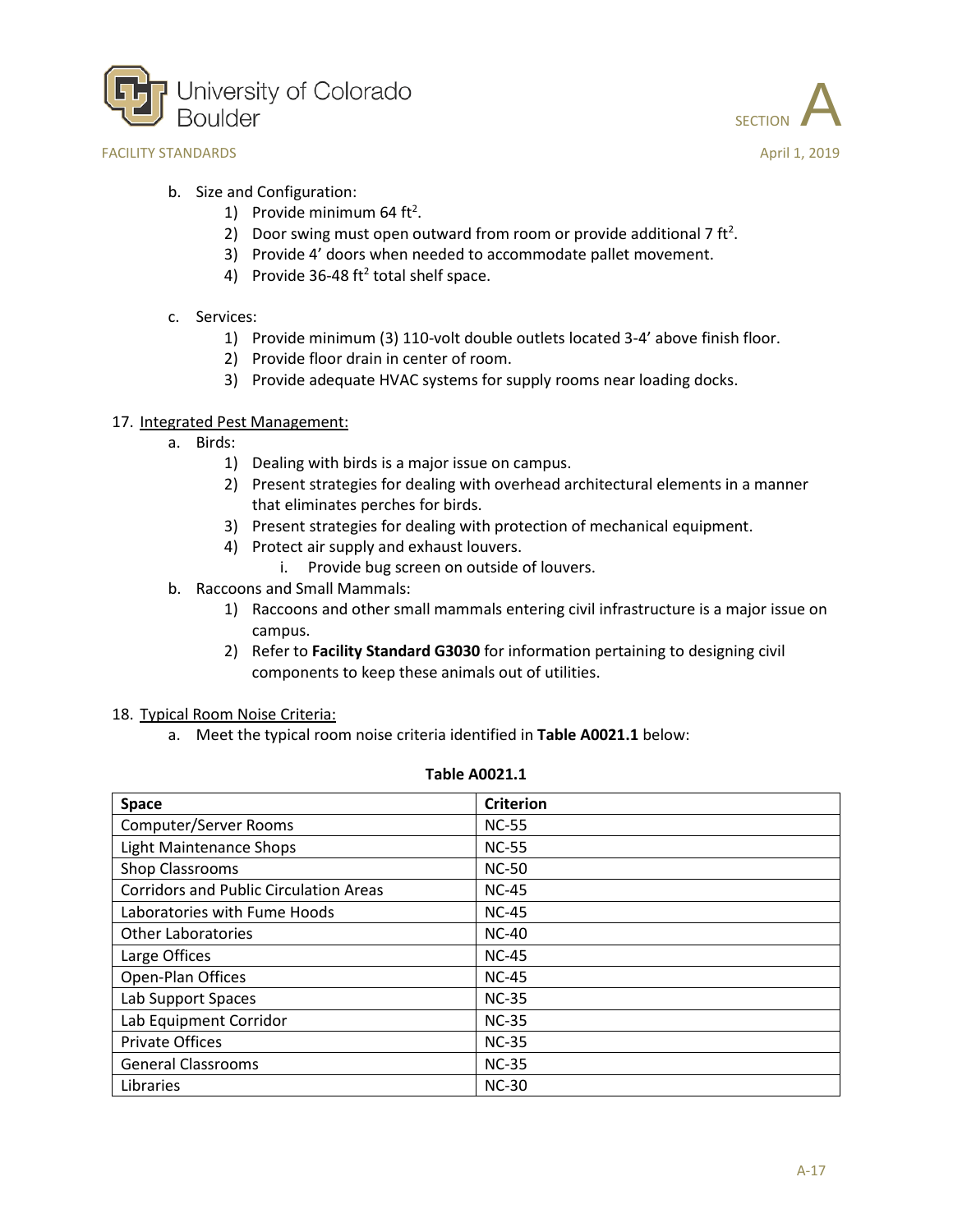



| <b>Executive Offices</b>                | <b>NC-30</b> |
|-----------------------------------------|--------------|
| Large Lecture Rooms                     | <b>NC-30</b> |
| <b>Conference Rooms and Auditoriums</b> | $NC-25$      |
| <b>Sensitive Imaging Suites</b>         | $NC-25$      |

## 19. Waste and Recycling:

- a. A top priority at UCB is providing waste and recycling receptacles to maximize recycling and maintain a clean campus environment. Refer to **Facility Standard A0022** for additional information on how to interface with UCB Recycling and Solid Waste Operations.
- b. The design consultant is expected to work with UCB to plan and provide ample space to allow for waste and recycling receptacles throughout both inside facilities and across the exterior campus.
- c. If the required number of waste and recycling receptacles are not located in strategic locations, campus recycling goals and aesthetic landscape expectations may be compromised. Food, wrappers, newspapers, aluminum cans, and other debris will be carelessly scattered and will quickly turn a beautifully landscaped area into an eyesore if waste and recycling receptacles are not identified in the proper locations.
- d. Provide built-in permanent receptacles in outdoor public areas secured to the ground. All exterior waste containers must be co-located with a recycling container. Refer to **Facility Standard G2020** for additional information pertaining to outdoor receptacles and labeling requirements.
- e. Provide interior built-in cabinets located throughout the facility as required by UCB Recycling and Solid Waste Operations. Plan for these cabinets during the Schematic Design phase, as there are very specific spatial requirements.
- f. "Design for Recycling" for all renovations and new construction. Confirm locations with UCB. General criteria and typical locations listed below:
	- 1) Easily seen and accessed by the public.
	- 2) Consider grouping with other site items such as seating, site walls, or lighting columns.
		- i. Do not group with plant containers.
	- 3) Areas that do not impeded paths of egress.
	- 4) Near entry/exit points of buildings.
	- 5) Along major circulation routes.
	- 6) Within main congregation areas.
- g. Loading Areas and Outdoor Storage Areas:
	- 1) Waste and recycling at loading areas and outdoor storage areas also have very specific requirements that need to be confirmed with UCB Recycling and Solid Waste Operations.
	- 2) Pavements in these areas have specific requirements that are described in detail in **Facility Standard G2010**.
	- 3) General design criteria listed below:
		- i. Provide minimum access to loading area for trucks with a 12' van body, however providing access for trucks with an 18' body is preferred if space is available.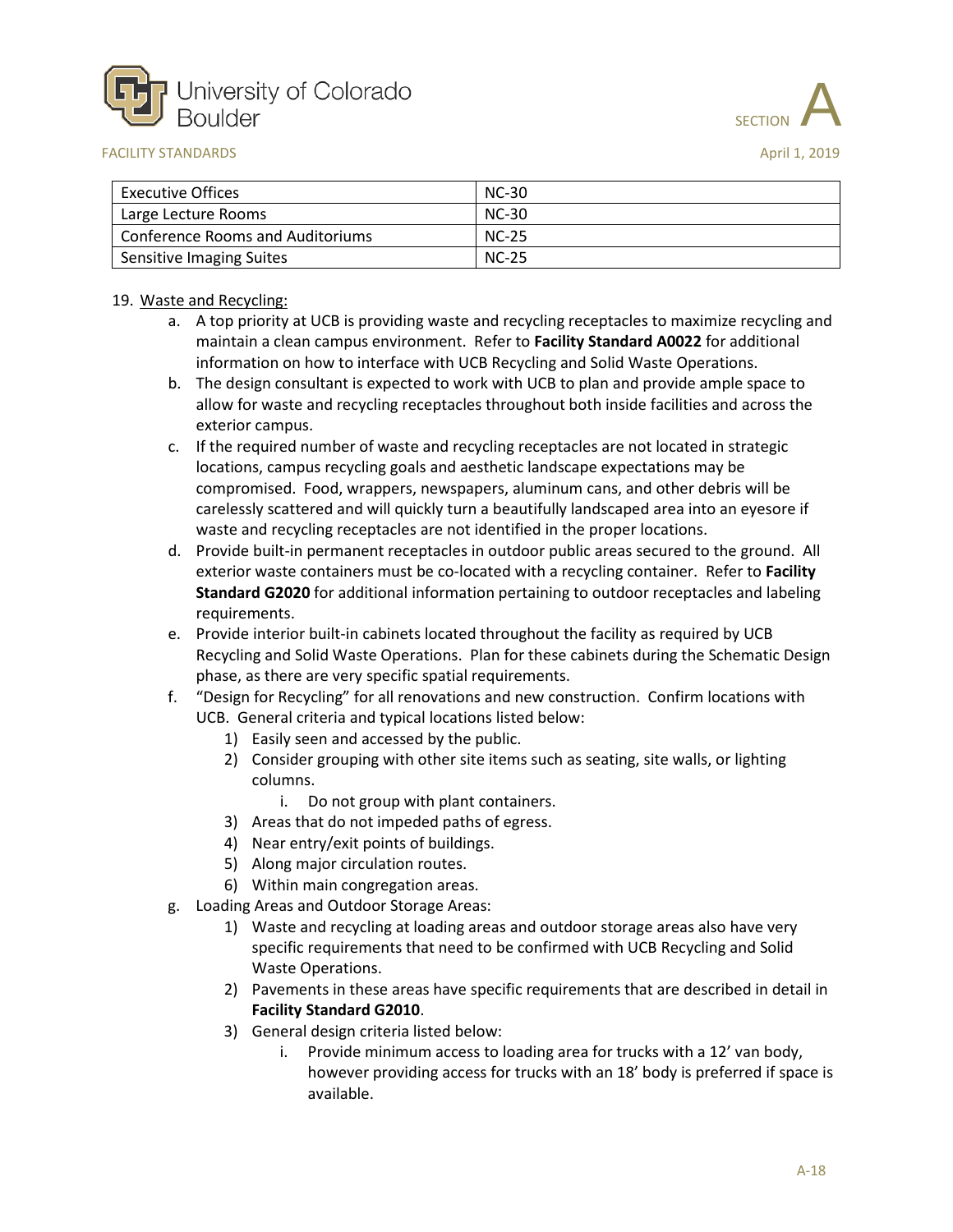





- ii. When dumpsters are located near public areas, shield their visibility using landscaping, site walls, or enclosures.
- iii. Locate space for easy access of building occupants and custodial staff.

## 20. Loading Docks:

- a. Coordinate loading dock requirements with **Facility Standard G0010**.
- b. For new buildings and additions, provide a narrative of the expected delivery needs for the building or addition. Meet with UCB to discuss distribution services to discuss distribution services and potential loading dock layouts.
	- 1) Loading docks are preferred but may not be required. Confirm design direction with UCB.
- c. If freight elevator is required and installed in building, locate adjacent to loading dock.
- d. Design:
	- 1) Investigate whether a rolling sectional garage or coiling doors are required. Mandoors may be acceptable in some instances.
	- 2) Provide 4'-0" high loading docks for buildings with frequent large deliveries.
		- i. Equip docks with dock levelers rather than dock plates.
	- 3) Minimize grade and alignment changes to facilitate easy navigation by delivery drivers.

# <span id="page-18-0"></span>A0022 – Interface with Campus Entities

# **Introduction**

This section includes requirements when dealing with a variety of campus entities at the University of Colorado-Boulder (UCB) that may or may not influence the planning and design of the project. Work with the UCB Project Manager to determine which entities will be involved in the planning, design and review of the project. The consultant is expected to meet with the required entities at least once during each phase of design.

# **Campus Entities**

- 1. Planning, Design, and Construction:
	- a. The UCB project team may be made up of multiple user groups who will be involved in the planning and design of the project. Confirm with the UCB Project Manager to confirm user group involvement.
- 2. UCB Office of Information Technology (OIT):
	- a. The goal of the Office of Information Technology (OIT), is to provide the UCB campus with innovative, customer-focused IT support and core IT services. OIT seeks to foster partnership and collaboration with academic, research, and administrative units in order to create a robust, best-in-class IT environment.
	- b. OIT involvement is necessary on all projects involving new construction, building additions, off-campus properties, major utility infrastructure, and renovations large and small. These include any projects that impact teaching and learning spaces, voice/data network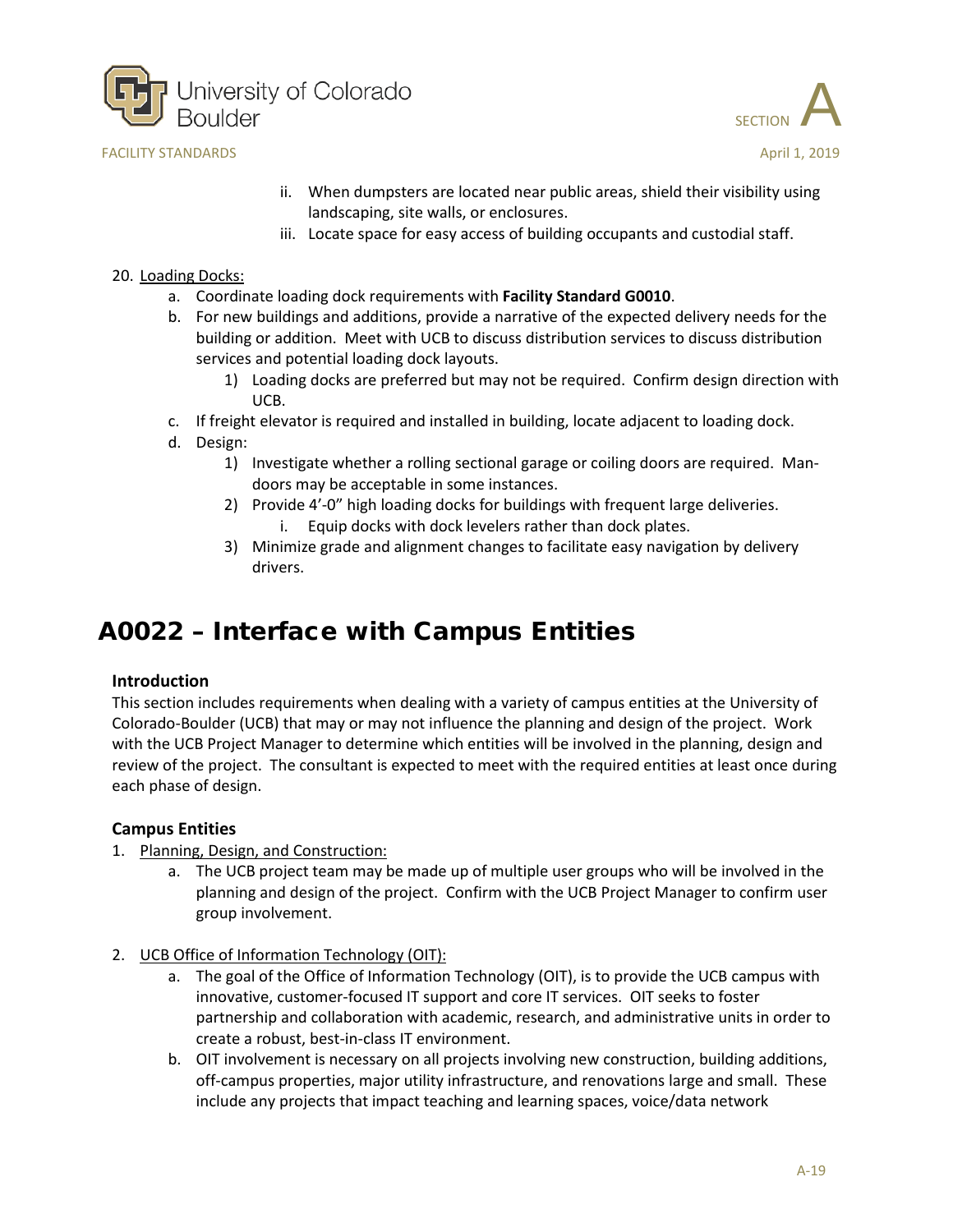



connectivity, phones, audiovisual installations, and Wi-Fi or other wireless/radio spectrum usage. Even projects that might seem unrelated, or which might merely be adjacent to technology - such as upgrading lighting to LED's in a building, or modifications to chilled water systems - can impact critical IT infrastructure, the learning space technologies present, and more.

- 3. UCB Recycling and Solid Waste Operations:
	- a. Waste diversion and recycling is a very important organized operation at UCB. Consultants and contractors are expected to understand that campus recycling processes affect multiple aspects in design, demolition and construction. Additional requirements are listed in **Facility Standard A0020, A0021, and B0010**.
	- b. Meet with UCB to determine recycling and waste management goals for each specific project.
	- c. UCB will be involved in the review of the following:
		- 1) Consultant's designs for compliance with waste minimization practices.
		- 2) Consultant's plans for integrating recycling containers into the design.
		- 3) Consultant's plans for use of recycled materials.
		- 4) Contractor's plans for recovering recyclable or reusable materials.
		- 5) Contractor's report summarizing waste reduction and recycling utilized during the project.

## 4. UCB Environmental Health and Safety (EH&S):

- a. The mission of the Environmental Health and Safety Department (EH&S) is to maintain a safe work and learning environment, ensure regulatory compliance, and recognize and control health and safety hazards.
- b. Every project on campus requires an Environmental Compliance Document (ECD) that is issued by EH&S to outline any special hazards associated with the work area and requirements for hazard mitigation (i.e. asbestos and or lead abatement). The ECD also outlines requirements for health and safety of the campus community during the project and requirements for protection of the environment and adherence to campus permits for storm and sanitary waste water.
- c. The International Building Codes and the Facility Standards outline the minimum requirements for construction on campus. However, EH&S often finds items related to special occupancies and operations (i.e. laboratories, shop areas, maker spaces, etc.) are often overlooked in the project design. EH&S must be involved in the design and review of all projects in laboratory and shop spaces.
- d. To help expedite the project design and review process, the EH&S requirements for construction or renovation in laboratory or shop spaces have been outlined in **Facility Standard: Section F10**. Variances from these guidelines require advanced review and approval from EH&S.
- e. Examples of items requiring EH&S involvement include, but are not limited to:
	- 1) Hazardous exhaust (local or specialty exhaust, fume hoods, etc.)
	- 2) Chemical storage, use and disposal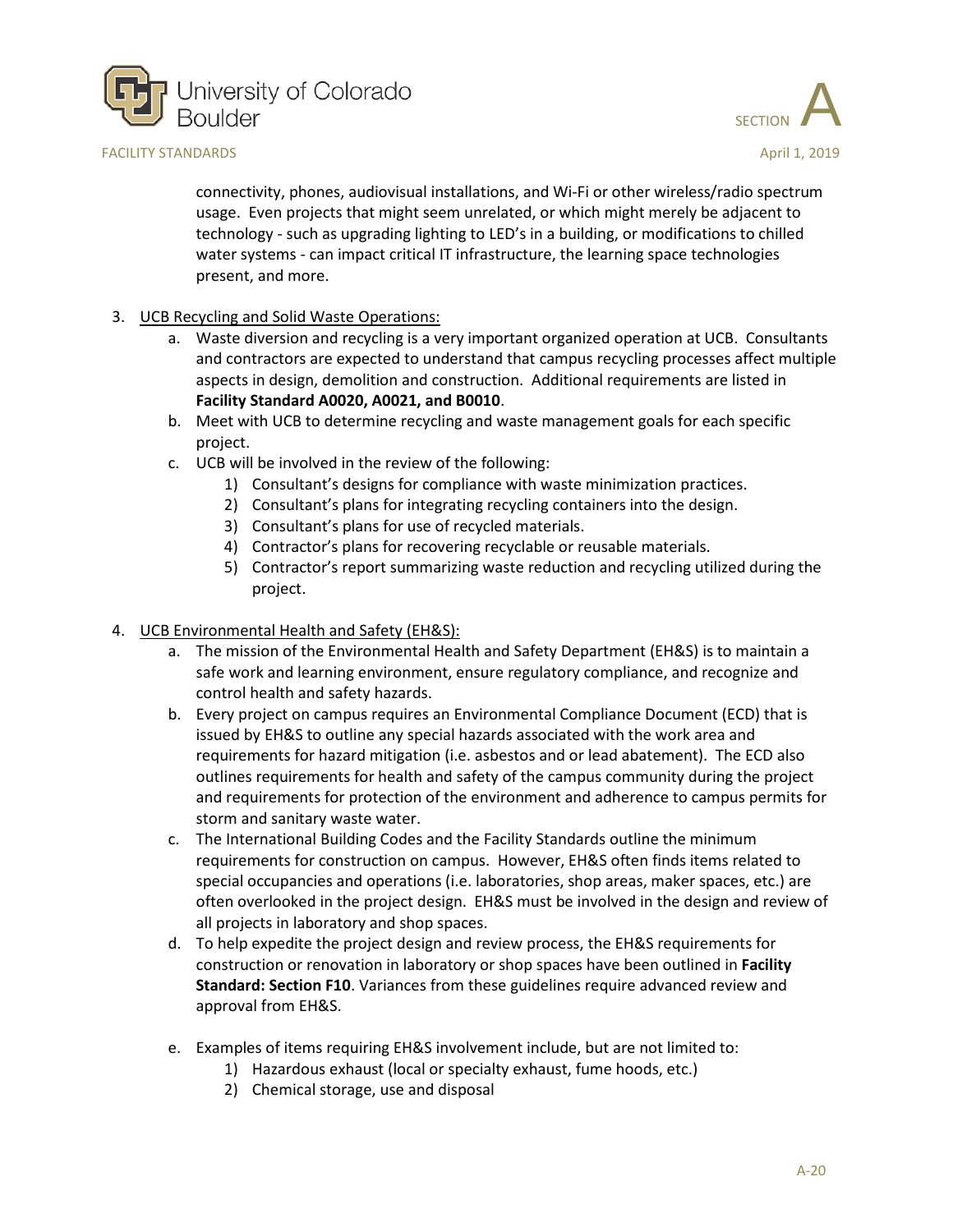





- 3) Biological safety cabinets
- 4) Autoclaves
- 5) Life safety (emergency showers, eyewash, emergency exits, etc.)
- 6) Specialty equipment (3D printers, laser cutters, x-rays, etc.)
- 7) Animal housing areas
- 8) Gas monitoring systems (toxic gases, oxygen sensors)
- 5. UCB Housing and Dining Services (HDS):
	- a. Refer to **Facility Standards F2010 and F2020** for additional information pertaining to HDS.
- 6. UCB Parking and Transportation Services (PTS)
	- a. Meet with UCB PTS during the conceptual/planning phase for new buildings that includes new parking lot layouts to confirm parking lot layout, usage layout permit vs. visitor, snow removal, entry/exit, bio swells, deliveries, drainage, dock, fire lanes, landscaping, large sidewalks bumping up to lot and bumper block placement.
	- b. Notify UCB PTS Parking Services whenever a campus building's usage changes due to an expansion, remodel, or change of occupancy designation due to new tenants or programs. UCB PTS needs to be notified in order to be equipped to address the building's needs and restructure the parking lots in a way that makes sense for all parties concerned.
	- c. Include UCB PTS in the design phase of new construction adjacent to parking areas, loading docks, etc.
	- d. Parking Lot Signage:
		- 1) To maintain campus consistency, signage for all new lots and docks will be provided by UCB PTS at the project's cost, however, UCB PTS does not provide road signs or fire lane signs.
	- e. Parking Structures:
		- 1) When designing a parking structure, include utility pathways for cellular service, Wi-Fi service, and radio or emergency broadcasting signals into the parking structure.
		- 2) The intent is to ensure the safety of parking structure occupants, and mitigate substantial future costs while fulfilling the UCB PTS mission in providing quality parking services to the campus.
- 7. Additional UCB Entities:
	- a. Confirm with the UCB Project Manager which additional UCB entities the consultant is expected to meet with during the design of the project. Other entities include, but are not limited to the following:
		- 1) UCB Sustainability Officer
		- 2) UCB Facilities Management
		- 3) UCB Maintenance and Operations
		- 4) UCB Access Services
		- 5) UCB Outdoor Services
		- 6) UCB Trades
		- 7) UCB Custodial Services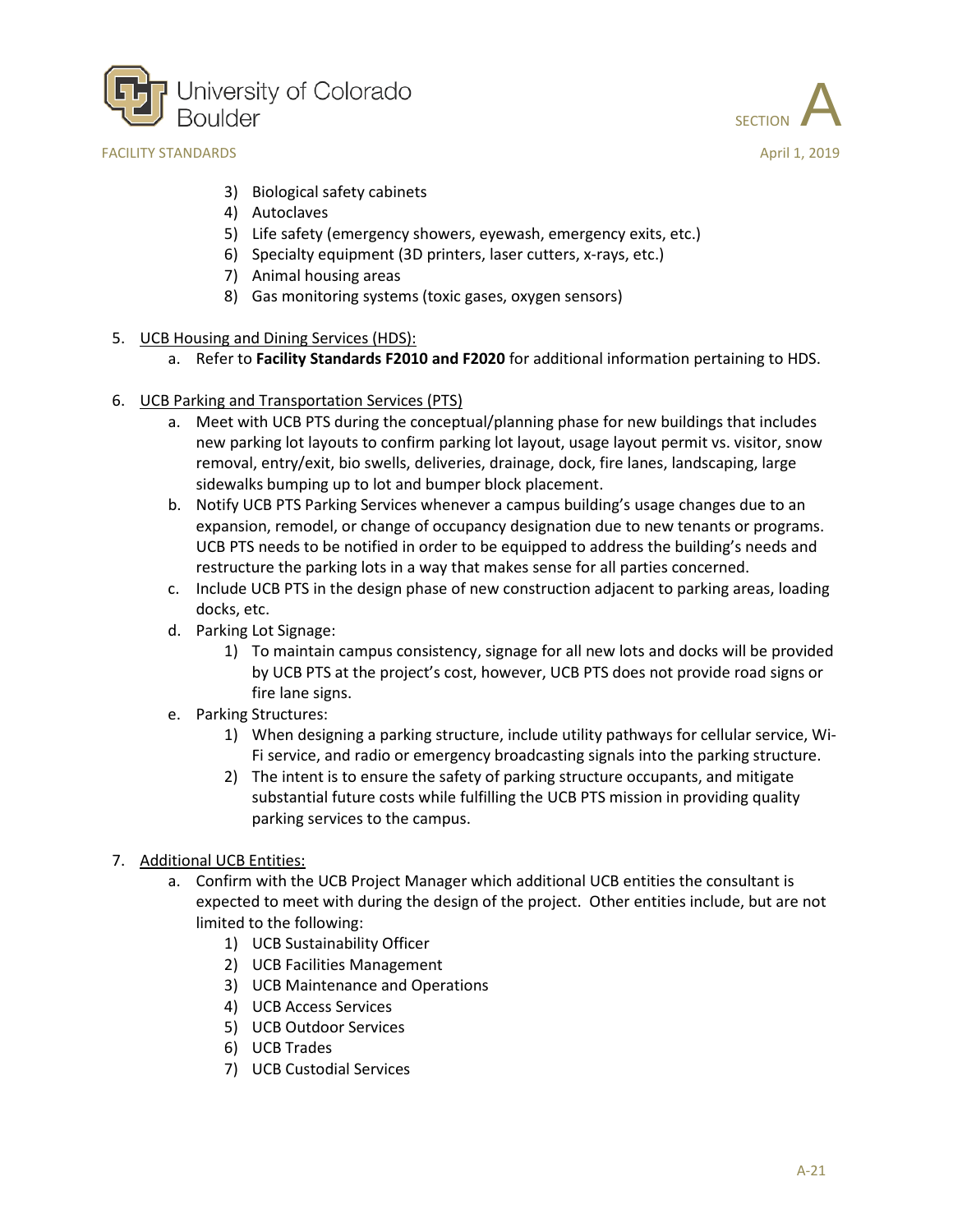



8) UCB Campus Building Services – including Integrated Pest Management (IPM) and Solid Waste and Recycling

# <span id="page-21-0"></span>A0023 – General CAD/BIM Requirements

## **Introduction**

The overall intent of the university is to have consistent document submittals that are easy to reference in current and future construction projects, and to have simplified CAD standards to increase consultant efficiencies. Confirm project document submittal requirements with the UCB Project Manager.

## **UCB Requirements**

- 1. Existing UCB Facility CAD Documents:
	- a. Contact the UCB CAD Office for all available CAD drawing files, BIM models, and building information at the beginning of each project for reference.
	- b. Consultant is required to provide hardware (i.e. flash drives) for downloading digital information.
	- c. CAD data is provided for the convenience of the recipient only. This data has been gathered from a variety of sources and it may or may not conform to current CAD standards. The data may be incomplete or may not accurately reflect current facility conditions. CAD data submitted by consultants to the UCB CAD Office must be accurate and must conform to the current CAD standards, even if reference data provided by the UCB CAD Office was inaccurate or did not conform to the standards.
	- d. The UCB CAD Office will not research and/or compile the necessary drawings needed for a specific project. It is the responsibility of the consultant or project manager to come to the UCB CAD Office, choose the appropriate information, and obtain copies. The UCB CAD Office will provide assistance by training researchers how to locate the information they are looking for.
	- e. Confirm fees associated with downloading data or drawings with the UCB CAD Office prior to performing downloads.
	- f. The consultant is encouraged to provide feedback on the content of the existing CAD documents to help the UCB CAD Office understand the current conditions of each project's design and construction process.
	- g. Acquisition of Site Map Data: Map data provided by Facilities Management CAD Office is intended for the sole use of the contractor to satisfy obligations to the University of Colorado-Boulder construction contracts. The map information may include copyright Electronic Spatial Data from Boulder County and/or the City of Boulder and may not be copied, duplicated, or redistributed in any way, in whole or in part, without expressed written consent by Boulder County and/or City of Boulder. Agreement of "Electronic Data Limitations and Conditions of Use" must be entered into by and between the University of Colorado-Boulder and consultant prior to release of above mentioned electronic data.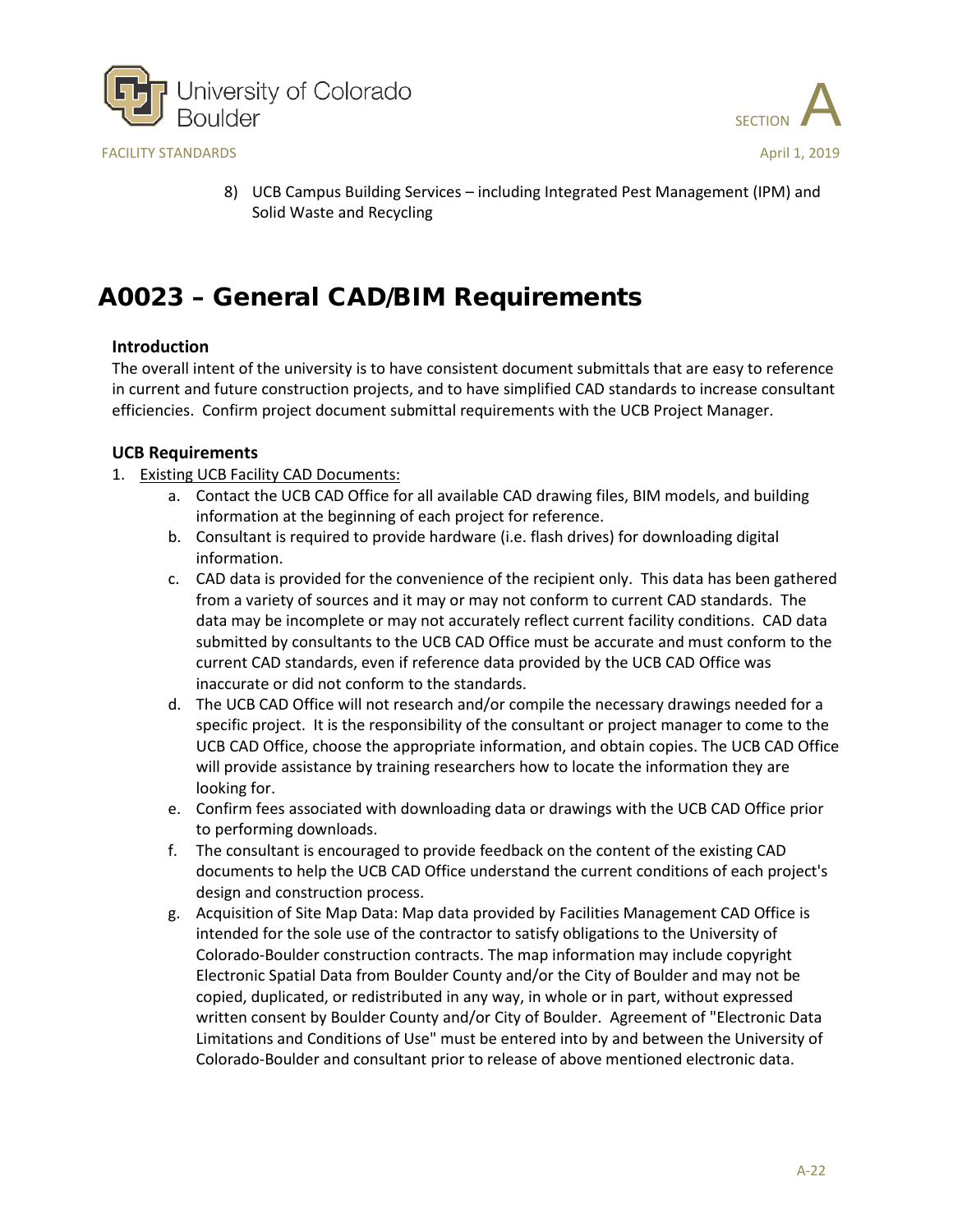



- 2. Submittal Requirements:
	- a. Refer to **Appendix A0023.1** for information pertaining to document submittal.
- 3. UCB Office of Information Technology (OIT) Submittal Requirements:
	- a. UCB OIT requires technology drawings in '.dwg' format throughout all drawing iterations and reviews, and '.pdf' format is not acceptable for CD's.
	- b. It is strongly recommended that drawings be done in CAD initially at all project phases (even if it is then converted to another format) so that data and other manipulations can be performed, which is often not feasible in '.pdf' format.
	- c. All CD drawing sets need to include the T5 document, which shows jack counts and labeling assignments for all voice/phone/data/Wi-Fi locations.
- 4. Electronic Signatures/Seals:
	- a. Electronic signature/sealing of professional work is required.
	- b. The signature/seal must be:
		- 1) Unique and under the sole control of the person using it.
		- 2) Capable of verification.
		- 3) Linked to a document in such a manner that the electronic signature is invalidated if any data in the document are changed.
	- c. Obtain FAQ's from the UCB CAD Office pertaining to Electronic Signature requirements.

# <span id="page-22-0"></span>A0030 – Document Management

# **UCB Requirements**

- 1. File Formatting, Nomenclature and Submittal:
	- a. Work with the UCB Project Manager to obtain current guidelines on file formatting, nomenclature and submittal process. UCB has very specific requirements on how to name files and submit them for review or record.

# <span id="page-22-1"></span>A0040 – Accessibility

## **Introduction**

This section includes accessibility requirements for projects at the University of Colorado-Boulder (UCB) and apply to the design, documentation and construction of accessible buildings, surrounding sites, and accessible paths of travel. Not all accessibility requirements may be fully identified in this section, as specific standards for individual building components may be described elsewhere.

UCB is committed to the best practices of accessibility in the design, construction, renovation, alteration and repair of facilities for use or occupancy by faculty, academic personnel, students, staff and public.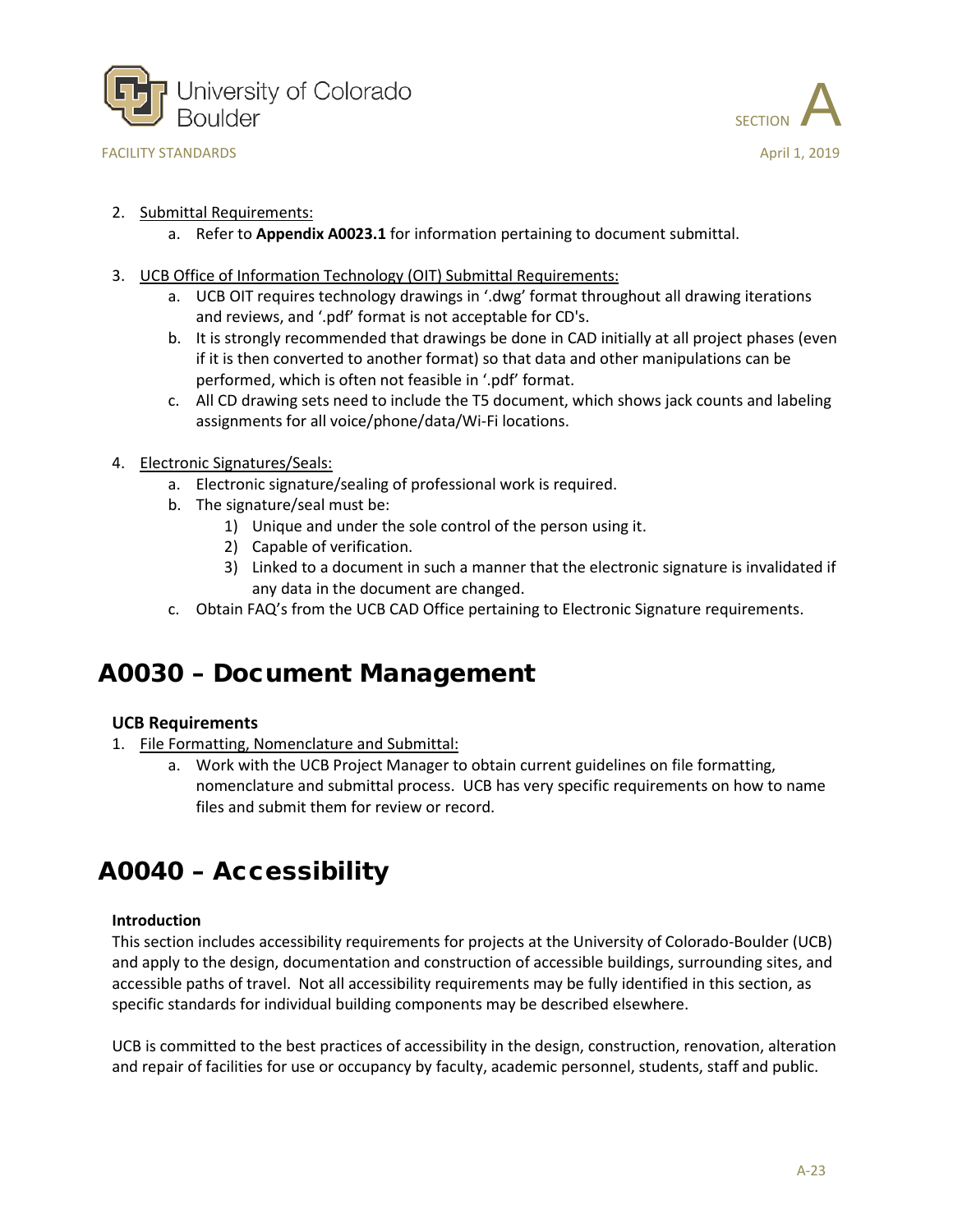



Design teams are encouraged, but not required, to retain an accessibility consultant to help ensure accessibility compliance is achieved.

#### **UCB Requirements**

- 1. General Design Requirements:
	- a. UCB requirements may exceed federal accessibility requirements. If conflicts arise regarding regulatory requirements and UCB standards, develop design/construction solutions that provide for the greater accessibility and usability while continuing to meet regulatory requirements.
	- b. Design assemblies and construction details and select materials for walking surfaces that maintain conformance with accessibility regulations and standards over time with little or no maintenance.
	- c. Verify adherence to regulations regarding protruding objects for all construction.
	- d. Verify adherence to regulations regarding reach ranges where digitally interactive equipment is provided.

#### 2. Accessibility Prioritization:

- a. Coordinate with the UCB Accessibility Officer to identify project requirements relating to the Department of Justice ADA "path of travel" statute, which requires accessibility improvements to existing facilities. All upgrades and improvement will be prioritized as follows:
	- 1) Accessible entrance
	- 2) Accessible route to the altered area
	- 3) At least one accessible restroom for each sex or unisex restroom
	- 4) Telephones (if applicable)
	- 5) Drinking fountains (if applicable)
- 3. Universal Design Principles:
	- a. Apply universal design principles whenever possible including the specification of products, the design of facilities and campus landscapes to make campus usable by people of all ages, sizes, and abilities (including disabilities) without the need for special assistance or specialized design. For example, design all entrances in a manner that a person with a disability, a stroller, on crutches or an ambulatory person could all use the same entrance.
	- b. Make the distinction between accessible and inaccessible indiscernible in the design of the facility or specification of components of a facility. Consider site arrival, access paths (interior and exterior), functional spaces and shared services, special features, furnishings, millwork, fixtures and appliances, and exhibits and media to facilitate full participation in activities offered at a facility or site.
- 4. UCB Review:
	- a. Accessible Path of Travel Routes:
		- 1) Identify potential accessible route(s) during the planning phase.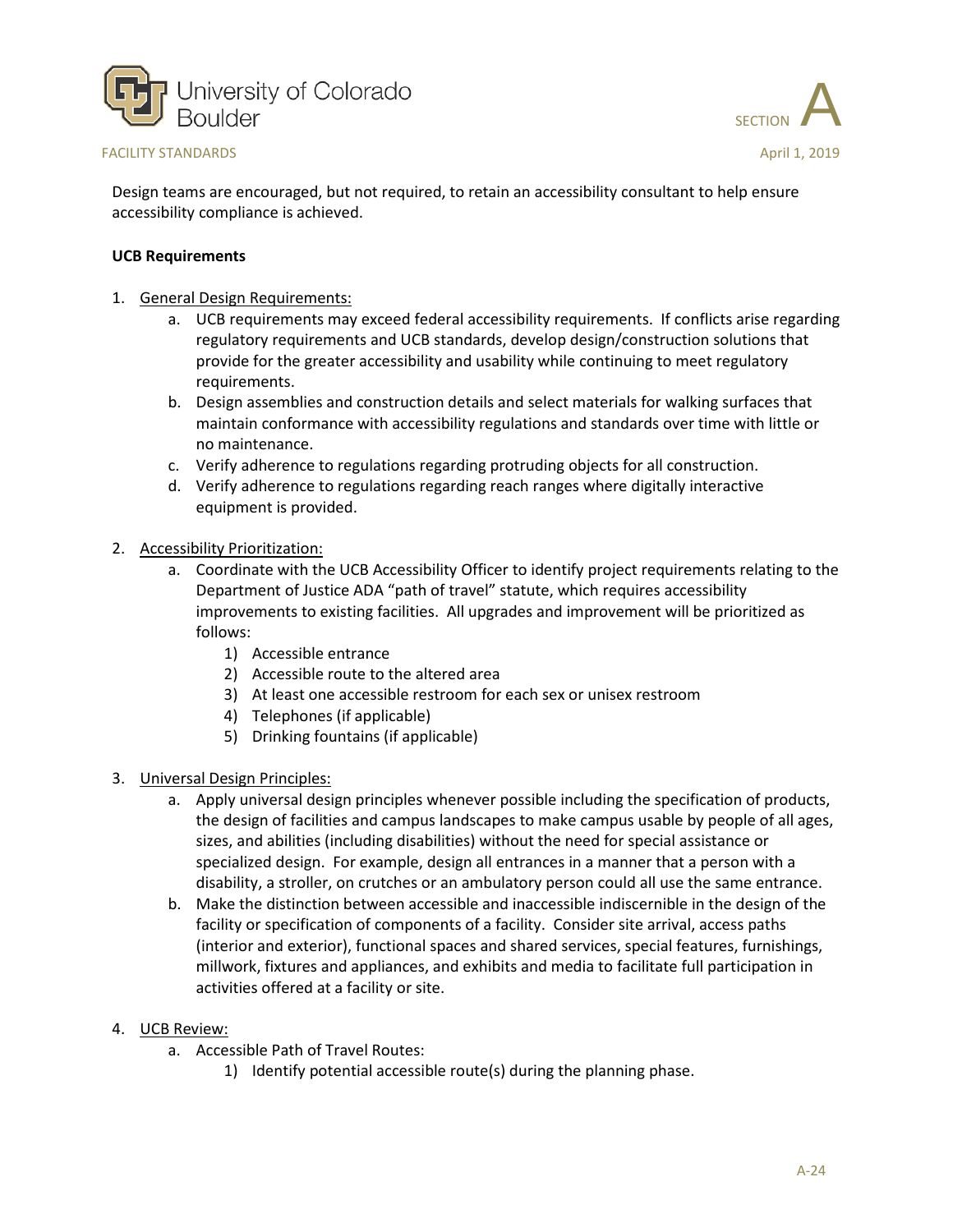



- i. Provide accessible routes from the facility entrance(s) to the public way, which may be to on-site parking lots, sidewalks, and/or plazas, if applicable.
- ii. If on-site parking is included in the project scope of work, develop proposed parking layouts at the earliest feasible design phase and determine the accessible route(s) to the nearest building entrance(s) and pedestrian ways.
- iii. During construction, maintain public accessibility pathways around the construction site, including providing all necessary temporary construction, detour pathways, etc.
- b. Construction Documentation:
	- 1) Ensure that construction documents clearly identify the project accessibility requirements.
- c. Construction Conformance:
	- 1) UCB will review and test, as applicable, all accessibility pathway constructions and components for conformance with the accessible design as indicated in the construction documents.
	- 2) Remedial action for items not conforming to accessibility requirements will typically require total removal and replacement of affected work.
	- 3) UCB, at its sole discretion, may request and consider other options for correcting nonconforming work, taking into consideration the affect that remediation efforts may have on the project construction time, cost, performance and appearance.
- d. Renovation/Remodel Projects:
	- 1) As it pertains to renovation of existing facilities, coordinate with the UCB Accessibility Officer during the planning, programming, and design phases and through the construction phase, as applicable. Produce accessibility review documentation including, but not limited to: plans, diagrams and specifications that show how the new, renovation or alteration project conforms to accessibility requirements.
	- 2) Recommend appropriate improvements to be integrated into the renovation project based on code and accessibility requirements. Include proposals for reasonable accommodations when accessibility is not practically achievable.
- 5. Entries, Doors, and Hardware:
	- a. Where practical, design all new facility entrances to be accessible and an integral part of the facility accessible pathway.
	- b. Automatic door operators are required at all accessible exterior entries.
	- c. Refer to **Facility Standards A0020, B3011 and B3012** for additional information.
- 6. Wayfinding/Signage Requirements:
	- a. Ensure compliance of all signage, wayfinding and other communication elements and features with the UCB Campus Wayfinding/Signage Guidelines and Graphics Program. Refer to **Facility Standard A0050** for additional information.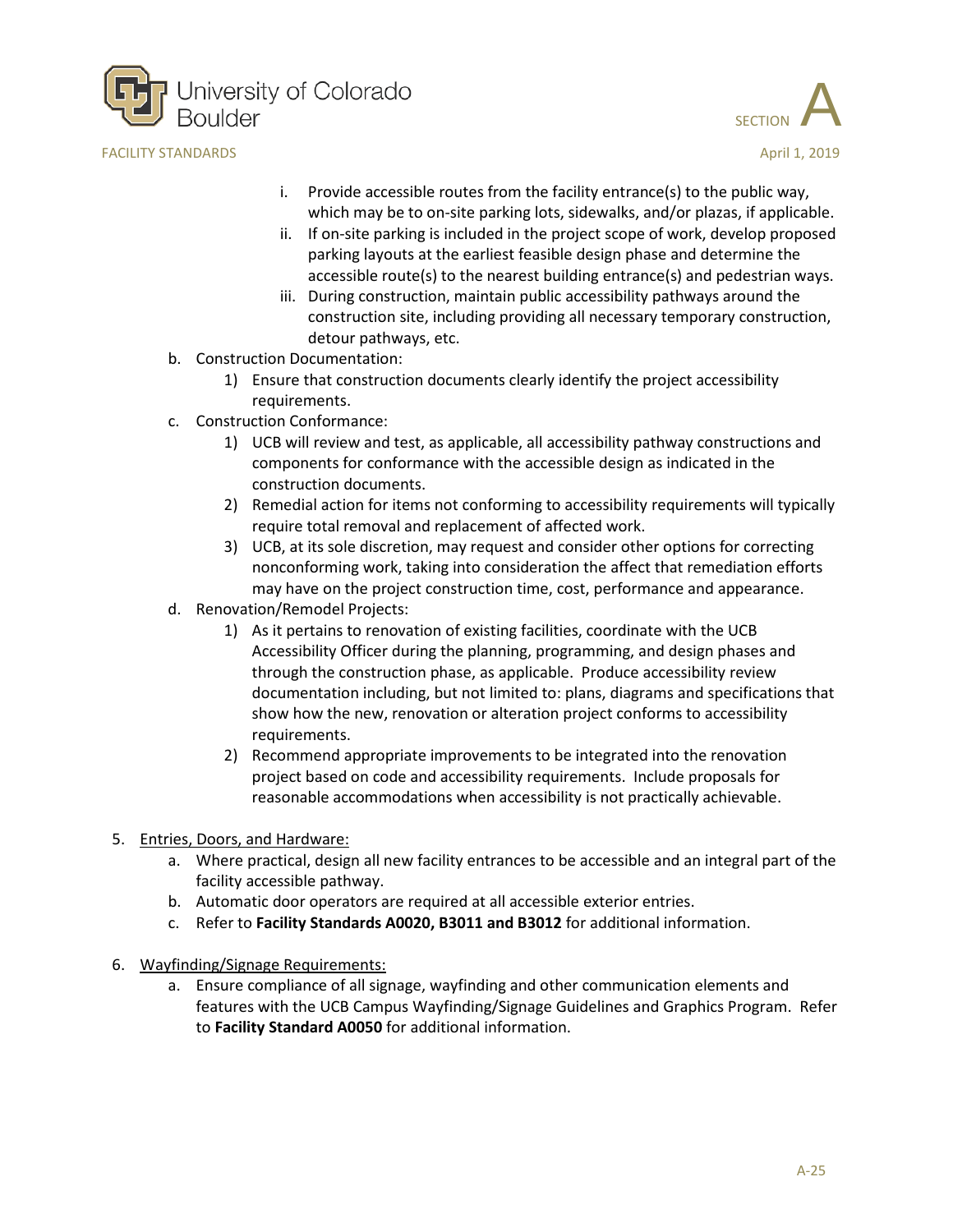





## 7. Construction and Manufacturing Tolerances:

- a. Employ best design practices to account for commonly-accepted construction tolerances for all accessible components and constructions, including variables which may negatively affect accessibility compliance. Because ADA compliance requirements are absolute, the following list of items are a source of common non-compliance issues for UCB projects:
	- 1) Ramps and walking surface maximum as-constructed slopes.
	- 2) Guardrail and handrail heights that do not meet minimum and maximum rail heights.

# <span id="page-25-0"></span>A0050 – Signage and Wayfinding

## **Introduction**

This section includes requirements when designing and specifying signage packages for projects at University of Colorado-Boulder (UCB).

## **UCB Requirements**

- 1. General Signage Requirements:
	- a. Verify scope of signage to be included in the contract with UCB Campus Architect and UCB Access Services. The following signage categories are typically provided and installed by the construction contract:
		- 1) Interior wayfinding signage.
		- 2) Exterior facility identification signage.
		- 3) Monuments, plaques, and other signage should be included in construction contract.
	- b. Fabricate signs to comply with the UCB Campus Facilities Identification System guidelines.
	- c. Use concealed fasteners wherever possible. Fasteners must be non-corrosive to either sign materials or mounting surfaces.
	- d. Metal letters and numbers mounted on vertical surfaces are not to be used unless approved by the UCB Campus Architect.
		- 1) If approved by UCB, use non-ferrous metal or hot-dipped galvanized anchors and inserts for exterior installation and elsewhere as required for corrosion resistance. Use toothed steel and lead expansion bolt devices for drilled-in-place anchors.
	- e. Bracket mounted units are not permitted unless approved by UCB Campus Architect.
		- 1) If approved, provide brackets and fittings for bracket mounted signs from extruded aluminum to suit panel construction and mounting requirements. Bracket mounted signage is typically provided and installed by UCB.
- 2. Interior Signage:
	- a. Because rooms often change uses, names, and/or numbers, provide signs which provide for room information to be changed without destroying sign.
	- b. Preferred Signage Materials and Manufacturers:
		- 1) Materials as manufactured by New Hermes or approved substitute.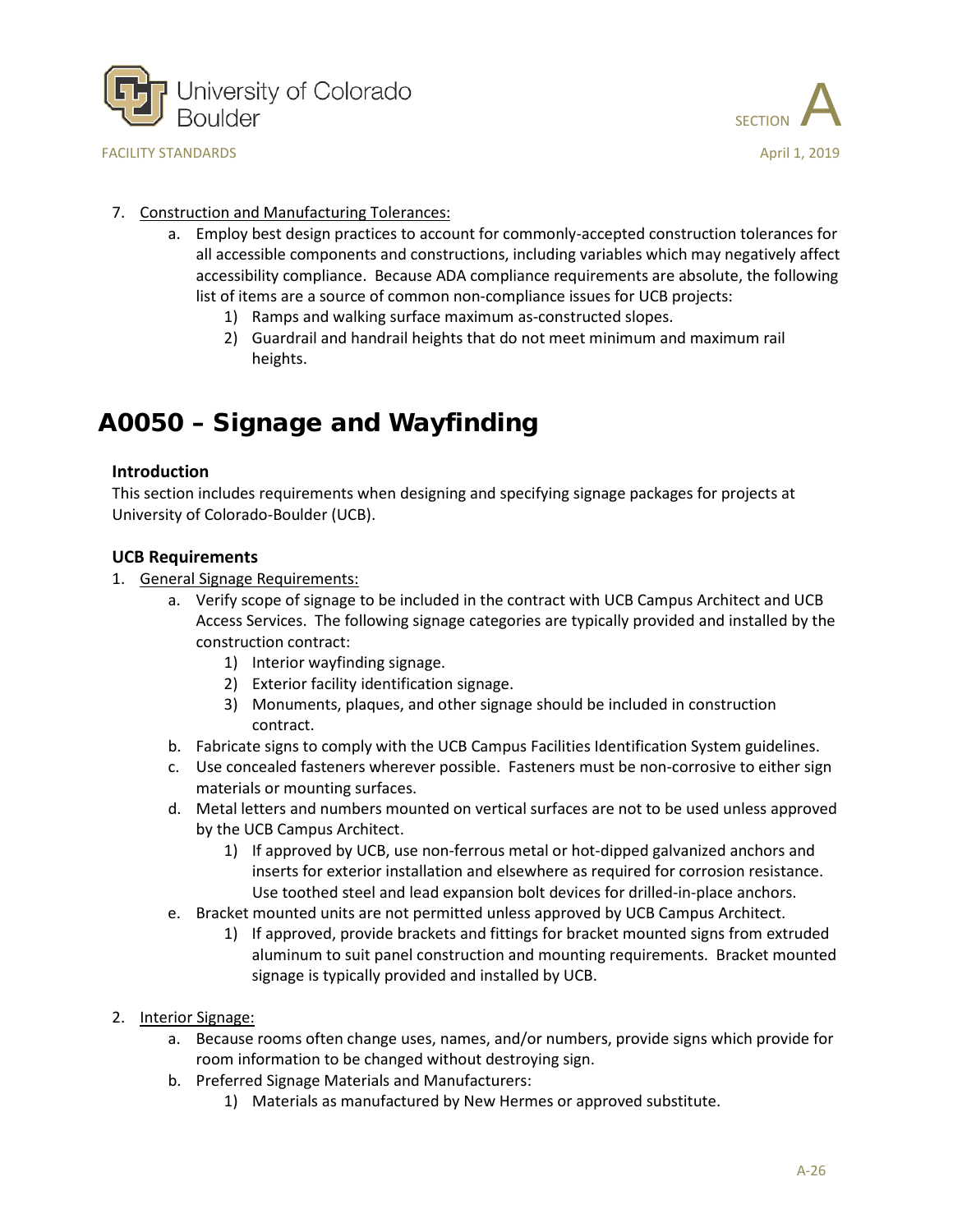



- 2) General Signage:
	- i. Gravoply/Rowmark or approved substitute.
- 3) Raised Lettering and Braille Signage:
	- i. Gravo-Tac 2-ply or approved substitute.
- 4) Limit use of vinyl film to areas where other signage is not practical or to areas where painted lettering or vinyl film is to be replaced.
	- i. Opaque non-reflective vinyl film, .0035" minimum thickness. Suitable for exterior and interior use.
- 5) Other materials for specific designated uses as approved by UCB.
- c. Interior Signage Requirements:
	- 1) Room number sign
		- 2) Two nameplate holders per room
		- 3) Directional signs
		- 4) Accessibility signage
		- 5) Code required signage
			- i. Location of all code required signage needs to be coordinated with the UCB Fire Marshal.
		- 6) Maximum occupancy signage for classrooms and assembly areas.
		- 7) Emergency and life safety signage.
		- 8) Building directory, where applicable.
- d. Interior Room Signs:
	- 1) White plastic with edges mechanically and smooth finished with square cut edges and 3/8" radiused corners. Sign face shall be edged with a recessed 1/8" black border.
	- 2) Size:
		- i. Room Signs: 6"x6"
		- ii. Bathroom Signs: 8" wide x 9" high; and are to be numbered with a sign on the upper frame of the door.
	- 3) Black lettering in Helvetica Medium letter style.
	- 4) Provide 1.125" letter height for room numbers, centered 2" from the top of the letter to the top of the sign. Center a 1/2" wide black braille lettering panel 3/8" from the bottom of the sign.
	- 5) Provide raised copy and recessed braille lettering in copy thickness not less than 0.03125" thick as required by ADAAG.
	- 6) Locate surface-mounted signs on the wall adjacent to the latch side of the door (or the nearest adjacent wall) at 60" AFF from the centerline of the sign (any size) and out of the swing of the door. Mount signs with edge 4" from inside face of the door jamb.
	- 7) Attach signs to wall surfaces using mounting tape squares in each corner of the sign except at each top corner and one centered at bottom of sign for 6"x6" units.
- e. Sleeve Inserts for Occupant Use:
	- 1) Size: 1"x6" open-ended horizontal sleeve.
	- 2) Where required for informational signage, provide 6"x6" black anodized insert sleeve open at the top.